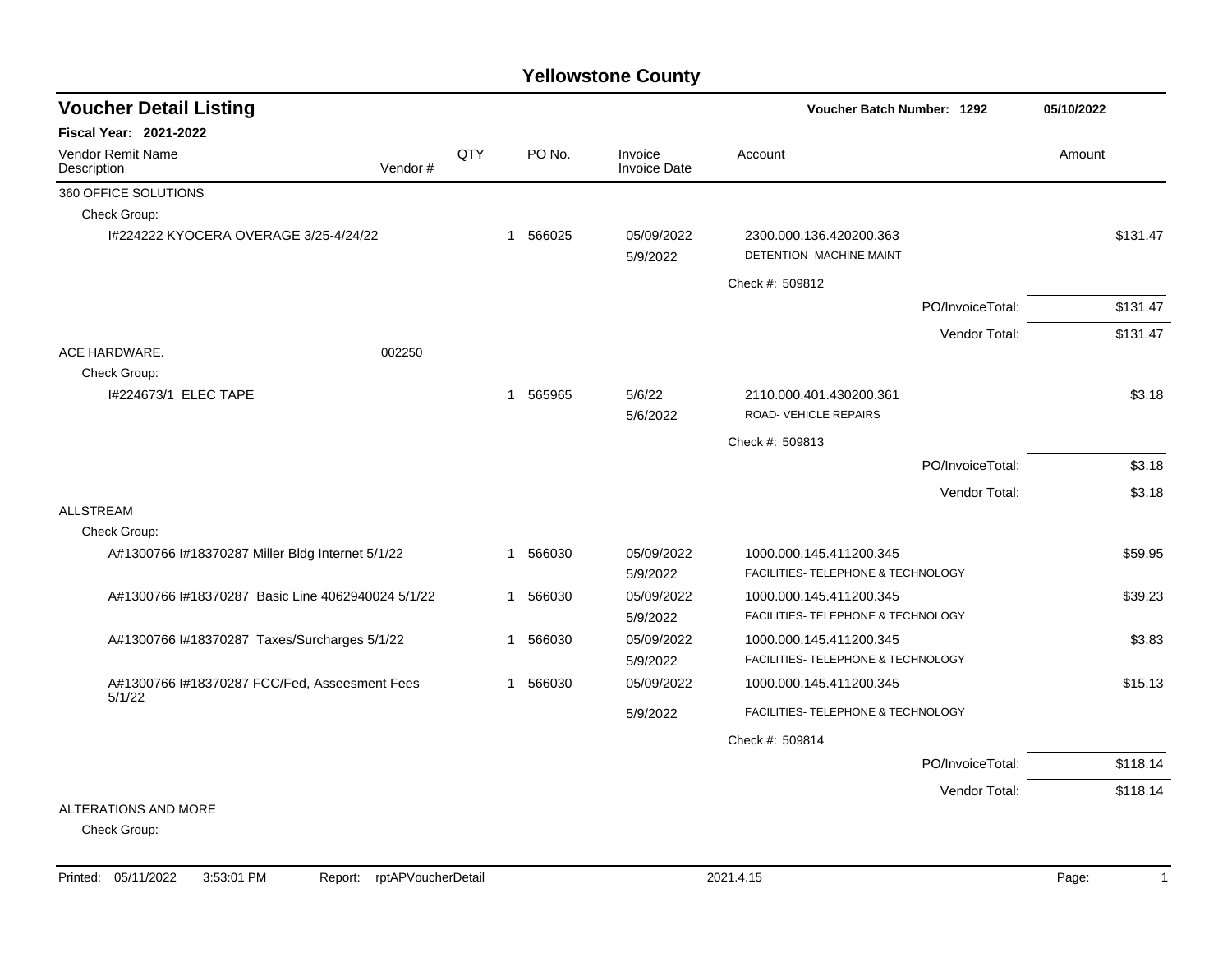| <b>Yellowstone County</b> |  |
|---------------------------|--|
|---------------------------|--|

| <b>Voucher Detail Listing</b>                |                    |     |          |                                | Voucher Batch Number: 1292                               | 05/10/2022                     |
|----------------------------------------------|--------------------|-----|----------|--------------------------------|----------------------------------------------------------|--------------------------------|
| <b>Fiscal Year: 2021-2022</b>                |                    |     |          |                                |                                                          |                                |
| Vendor Remit Name<br>Description             | Vendor#            | QTY | PO No.   | Invoice<br><b>Invoice Date</b> | Account                                                  | Amount                         |
| 1#6 HEM PANTS OFF ROCHE 4/28/22              |                    |     | 3 566027 | 05/09/2022                     | 2300.000.136.420200.229                                  | \$45.00                        |
|                                              |                    |     |          | 5/9/2022                       | DETENTION- CLOTHING/UNIFORM STAFF                        |                                |
| 1#6 VELCRO PATCH ADD ON 4/28/22              |                    |     | 3 566027 | 05/09/2022                     | 2300.000.136.420200.229                                  | \$24.00                        |
|                                              |                    |     |          | 5/9/2022                       | DETENTION- CLOTHING/UNIFORM STAFF                        |                                |
|                                              |                    |     |          |                                | Check #: 509815                                          |                                |
|                                              |                    |     |          |                                |                                                          | PO/InvoiceTotal:<br>\$69.00    |
|                                              |                    |     |          |                                |                                                          | Vendor Total:<br>\$69.00       |
| <b>ALTERNATIVES INC</b>                      | 001245             |     |          |                                |                                                          |                                |
| Check Group:                                 |                    |     |          |                                |                                                          |                                |
| I#20220502 CAM DAILY 4/1-30/22               |                    | 719 | 566013   | 05/09/2022                     | 2300.000.136.420200.220                                  | \$3,954.50                     |
|                                              |                    |     |          | 5/9/2022                       | DETENTION- OPERATING SUPPLIES                            |                                |
| I#20220502 REMOTE BREATH 4/1-30/22           |                    | 330 | 566013   | 05/09/2022<br>5/9/2022         | 2300.000.136.420200.220<br>DETENTION- OPERATING SUPPLIES | \$1,485.00                     |
|                                              |                    |     |          |                                | Check #: 509816                                          |                                |
|                                              |                    |     |          |                                |                                                          | PO/InvoiceTotal:<br>\$5,439.50 |
|                                              |                    |     |          |                                |                                                          | Vendor Total:<br>\$5,439.50    |
| ANGEL LIND'S DAIRY INC                       |                    |     |          |                                |                                                          |                                |
| Check Group:                                 |                    |     |          |                                |                                                          |                                |
| I#8014324 A#Youths dairy                     |                    |     | 1 566024 | 05/09/2022<br>5/9/2022         | 2399.000.235.420250.223<br>YSC-FOOD                      | \$141.18                       |
|                                              |                    |     |          |                                | Check #: 509817                                          |                                |
|                                              |                    |     |          |                                |                                                          | \$141.18<br>PO/InvoiceTotal:   |
|                                              |                    |     |          |                                |                                                          | Vendor Total:<br>\$141.18      |
| <b>BOB BARKER COMPANY, INC</b>               | 001977             |     |          |                                |                                                          |                                |
| Check Group:                                 |                    |     |          |                                |                                                          |                                |
| I#1760439 HYGIEN KITS 4/27/22                |                    | 400 | 566022   | 05/09/2022<br>5/9/2022         | 2300.000.136.420200.220<br>DETENTION- OPERATING SUPPLIES | \$740.00                       |
|                                              |                    |     |          |                                | Check #: 509818                                          |                                |
|                                              |                    |     |          |                                |                                                          | PO/InvoiceTotal:<br>\$740.00   |
|                                              |                    |     |          |                                |                                                          | Vendor Total:<br>\$740.00      |
| Printed: 05/11/2022<br>3:53:01 PM<br>Report: | rptAPVoucherDetail |     |          |                                | 2021.4.15                                                | $\overline{2}$<br>Page:        |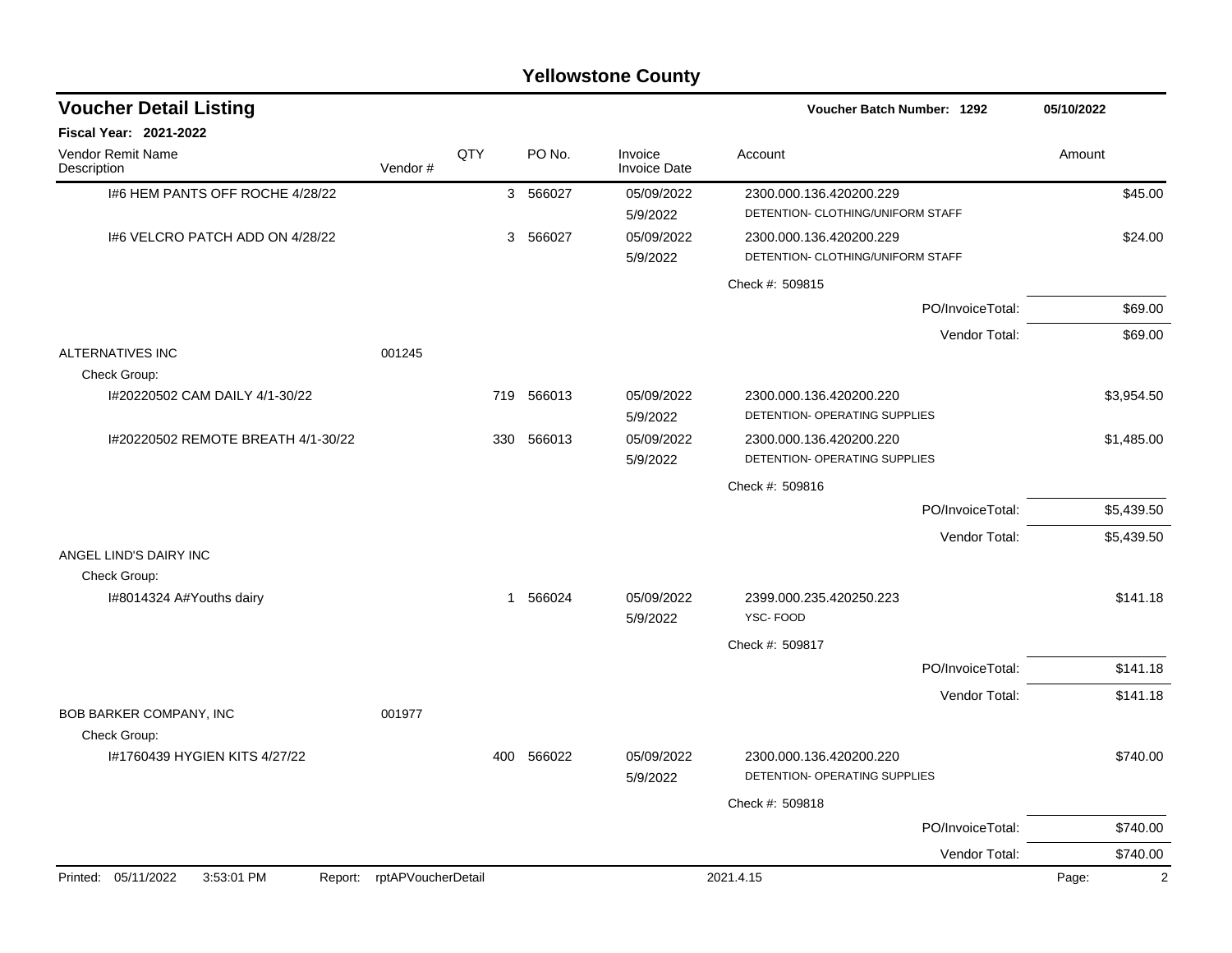| <b>Voucher Detail Listing</b>                                  |                            |     |   |          |                                | Voucher Batch Number: 1292                            |                  | 05/10/2022 |
|----------------------------------------------------------------|----------------------------|-----|---|----------|--------------------------------|-------------------------------------------------------|------------------|------------|
| <b>Fiscal Year: 2021-2022</b>                                  |                            |     |   |          |                                |                                                       |                  |            |
| Vendor Remit Name<br>Description                               | Vendor#                    | QTY |   | PO No.   | Invoice<br><b>Invoice Date</b> | Account                                               |                  | Amount     |
| CENTURYLINK                                                    |                            |     |   |          |                                |                                                       |                  |            |
| Check Group:                                                   |                            |     |   |          |                                |                                                       |                  |            |
| A#4062566831-446B 4 Choice Bus Lines 5/1/22 308 6th<br>Ave N.  |                            |     |   | 1 566029 | 05/09/2022                     | 6060.000.608.500800.345                               |                  | \$54.50    |
|                                                                |                            |     |   |          | 5/9/2022                       | TECHNOLOGY- TELEPHONE & TECHNOLOGY                    |                  |            |
| A#4062566840-444B 4 Choice Bus Lines 5/1/22                    |                            |     | 1 | 566029   | 05/09/2022                     | 6060.000.608.500800.345                               |                  | \$188.09   |
|                                                                |                            |     |   |          | 5/9/2022                       | TECHNOLOGY- TELEPHONE & TECHNOLOGY                    |                  |            |
| A#4062945900-448B 4 Choice Bus Lines 5/1/22 3165<br>King Ave E |                            |     | 1 | 566029   | 05/09/2022                     | 6060.000.608.500800.345                               |                  | \$54.50    |
|                                                                |                            |     |   |          | 5/9/2022                       | TECHNOLOGY- TELEPHONE & TECHNOLOGY                    |                  |            |
|                                                                |                            |     |   |          |                                | Check #: 509819                                       |                  |            |
|                                                                |                            |     |   |          |                                |                                                       | PO/InvoiceTotal: | \$297.09   |
|                                                                |                            |     |   |          |                                |                                                       | Vendor Total:    | \$297.09   |
| DXP ENTERPRISES INC<br>Check Group:                            | 041624                     |     |   |          |                                |                                                       |                  |            |
| I#52848579 A#501879 first aid supplies                         |                            |     | 1 | 566011   | 05/09/2022<br>5/9/2022         | 2399.000.235.420250.222<br>YSC- CHEM/LAB/MED SUPPLIES |                  | \$22.10    |
| I#52848577 A#501879 first aid supplies                         |                            |     | 1 | 566011   | 05/09/2022<br>5/9/2022         | 2399.000.235.420250.222<br>YSC- CHEM/LAB/MED SUPPLIES |                  | \$6.90     |
|                                                                |                            |     |   |          |                                | Check #: 509820                                       |                  |            |
|                                                                |                            |     |   |          |                                |                                                       | PO/InvoiceTotal: | \$29.00    |
|                                                                |                            |     |   |          |                                |                                                       | Vendor Total:    | \$29.00    |
| <b>FEDEX</b>                                                   | 002888                     |     |   |          |                                |                                                       |                  |            |
| Check Group:<br>I#774507220 Postage 4/28/22                    |                            |     | 1 | 566041   | 05/09/2022<br>5/9/2022         | 1000.000.199.411800.311<br>MISC-POSTAGE               |                  | \$40.29    |
| #773765511 POSTAGE 4/19/22                                     |                            |     | 1 | 566041   | 05/09/2022<br>5/9/2022         | 1000.000.199.411800.311<br>MISC-POSTAGE               |                  | \$730.82   |
|                                                                |                            |     |   |          |                                | Check #: 509821                                       |                  |            |
|                                                                |                            |     |   |          |                                |                                                       | PO/InvoiceTotal: | \$771.11   |
|                                                                |                            |     |   |          |                                |                                                       | Vendor Total:    | \$771.11   |
| Printed: 05/11/2022<br>3:53:01 PM                              | Report: rptAPVoucherDetail |     |   |          |                                | 2021.4.15                                             |                  | 3<br>Page: |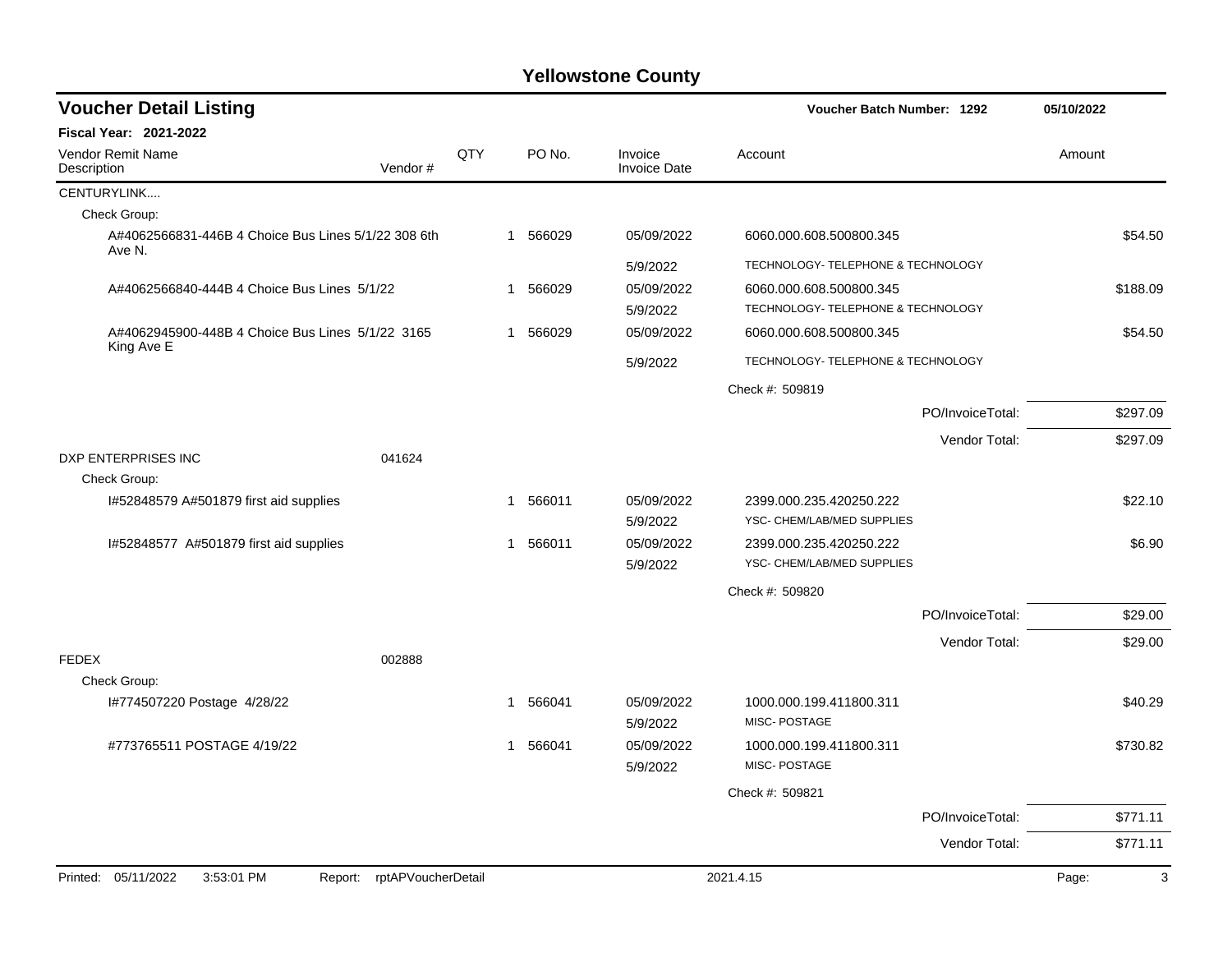| <b>Voucher Detail Listing</b>                 |         |              |          |                                | Voucher Batch Number: 1292                                    |                  | 05/10/2022 |
|-----------------------------------------------|---------|--------------|----------|--------------------------------|---------------------------------------------------------------|------------------|------------|
| <b>Fiscal Year: 2021-2022</b>                 |         |              |          |                                |                                                               |                  |            |
| Vendor Remit Name<br>Description              | Vendor# | QTY          | PO No.   | Invoice<br><b>Invoice Date</b> | Account                                                       |                  | Amount     |
| FISHER SAND & GRAVEL                          | 042397  |              |          |                                |                                                               |                  |            |
| Check Group:                                  |         |              |          |                                |                                                               |                  |            |
| I#65874; 1 1/2" GRAVEL 6.61 @ 6.05 42146      |         | $\mathbf 1$  | 565939   | 5/6/22<br>5/6/2022             | 2130.000.402.430244.400<br><b>BRIDGE- BUILDING MATERIALS</b>  |                  | \$39.99    |
|                                               |         |              |          |                                | Check #: 509822                                               |                  |            |
|                                               |         |              |          |                                |                                                               | PO/InvoiceTotal: | \$39.99    |
|                                               |         |              |          |                                |                                                               | Vendor Total:    | \$39.99    |
| <b>GREAT WEST ENGINEERING</b>                 |         |              |          |                                |                                                               |                  |            |
| Check Group:                                  |         |              |          |                                |                                                               |                  |            |
| I#26004 ENGINEERING BRIDGE 28-32              |         |              | 1 565945 | 05/09/2022<br>5/9/2022         | 2130.000.402.430244.354<br><b>BRIDGE- ENGINEERING/TESTING</b> |                  | \$1,496.50 |
| 1#26005 ENGINEERING METRA                     |         | 1            | 565945   | 05/09/2022<br>5/9/2022         | 2110.000.401.430200.354<br>ROAD- ENGINEERING/TESTING          |                  | \$1,818.50 |
| 1#26006 ENGINERING BRIDGE INSPECTIONS         |         | $\mathbf{1}$ | 565945   | 05/09/2022<br>5/9/2022         | 2130.000.402.430244.354<br><b>BRIDGE- ENGINEERING/TESTING</b> |                  | \$727.50   |
|                                               |         |              |          |                                | Check #: 509823                                               |                  |            |
|                                               |         |              |          |                                |                                                               | PO/InvoiceTotal: | \$4,042.50 |
|                                               |         |              |          |                                |                                                               | Vendor Total:    | \$4,042.50 |
| <b>GREENLINE LAWN SERVICE</b><br>Check Group: |         |              |          |                                |                                                               |                  |            |
| I#22980; MILLER Bldg Snow Removal 4/12/22     |         |              | 1 565969 | 05/09/2022<br>5/9/2022         | 1000.000.145.411200.360<br>FACILITIES- REPAIR & MAINT SERVICE |                  | \$176.00   |
|                                               |         |              |          |                                | Check #: 509824                                               |                  |            |
|                                               |         |              |          |                                |                                                               | PO/InvoiceTotal: | \$176.00   |
|                                               |         |              |          |                                |                                                               | Vendor Total:    | \$176.00   |
| <b>GUARDIAN TAX MT LLC</b>                    |         |              |          |                                |                                                               |                  |            |
| Check Group:                                  |         |              |          |                                |                                                               |                  |            |
| B02340 REDEMPTION 419                         |         |              | 1 566039 | 05/09/2022<br>5/9/2022         | 7150.000.000.021250.000<br>REDEMPTION DUE TO OTHERS           |                  | \$1,339.82 |
|                                               |         |              |          |                                |                                                               |                  |            |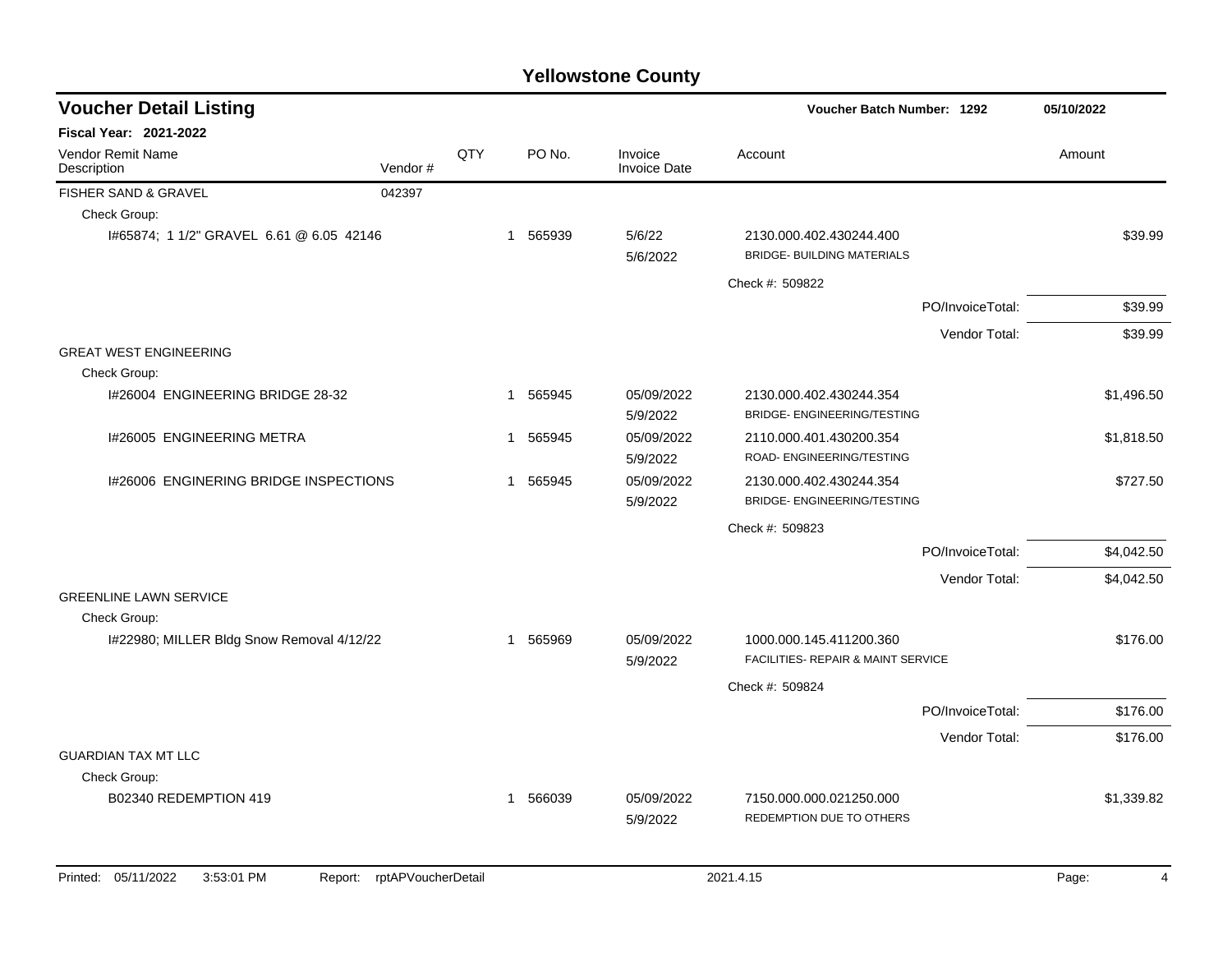| <b>Voucher Detail Listing</b>                                                     |         |     |              |          |                                | Voucher Batch Number: 1292                          | 05/10/2022  |
|-----------------------------------------------------------------------------------|---------|-----|--------------|----------|--------------------------------|-----------------------------------------------------|-------------|
| <b>Fiscal Year: 2021-2022</b>                                                     |         |     |              |          |                                |                                                     |             |
| Vendor Remit Name<br>Description                                                  | Vendor# | QTY |              | PO No.   | Invoice<br><b>Invoice Date</b> | Account                                             | Amount      |
| A15858 REDEMPTION 418                                                             |         |     |              | 1 566039 | 05/09/2022<br>5/9/2022         | 7150.000.000.021250.000<br>REDEMPTION DUE TO OTHERS | \$1,803.01  |
|                                                                                   |         |     |              |          |                                | Check #: 509825                                     |             |
|                                                                                   |         |     |              |          |                                | PO/InvoiceTotal:                                    | \$3,142.83  |
|                                                                                   |         |     |              |          |                                | Vendor Total:                                       | \$3,142.83  |
| HARDRIVES CONSTRUCTION INC                                                        | 003326  |     |              |          |                                |                                                     |             |
| Check Group:                                                                      |         |     |              |          |                                |                                                     |             |
| 1#1 2022 RSID CHIP SEAL RSID 574M EMERALD HILLS<br><b>WESTGATE SUB CRACK SEAL</b> |         |     |              | 1 565932 | 05/09/2022                     | 2542.000.000.430200.362                             | \$13,969.19 |
|                                                                                   |         |     |              |          | 5/9/2022                       | RSID 574 ROAD MAINT & REPAIRS                       |             |
| 5% RETAINAGE                                                                      |         |     |              | 1 565932 | 05/09/2022                     | 2542.000.000.430200.362                             | (\$698.46)  |
|                                                                                   |         |     |              |          | 5/9/2022                       | RSID 574 ROAD MAINT & REPAIRS                       |             |
| <b>1% CONTRACTORS TAX</b>                                                         |         |     | 1            | 565932   | 05/09/2022                     | 2542.000.000.430200.362                             | (\$132.71)  |
|                                                                                   |         |     |              |          | 5/9/2022                       | RSID 574 ROAD MAINT & REPAIRS                       |             |
| 1#1 2022 RSID CHIP SEAL RSID 664M DANIELS SUB<br><b>CRACK SEAL</b>                |         |     |              | 1 565932 | 05/09/2022                     | 2585.000.000.430200.362                             | \$2,902.95  |
|                                                                                   |         |     |              |          | 5/9/2022                       | RSID 664M ROAD MAINT & REPAIRS                      |             |
| 5% RETAINAGE                                                                      |         |     | $\mathbf{1}$ | 565932   | 05/09/2022                     | 2585.000.000.430200.362                             | (\$145.15)  |
|                                                                                   |         |     |              |          | 5/9/2022                       | RSID 664M ROAD MAINT & REPAIRS                      |             |
| <b>1% CONTRACTORS TAX</b>                                                         |         |     | 1            | 565932   | 05/09/2022                     | 2585.000.000.430200.362                             | (\$27.58)   |
|                                                                                   |         |     |              |          | 5/9/2022                       | RSID 664M ROAD MAINT & REPAIRS                      |             |
| 1#1 2022 RSID CHIP SEAL RSID 678M CRACK FILL                                      |         |     |              | 1 565932 | 05/09/2022                     | 2600.000.000.430200.362                             | \$2,575.02  |
|                                                                                   |         |     |              |          | 5/9/2022                       | RSID 678M ROAD MAINT & REPAIRS                      |             |
| 5% RETAINAGE                                                                      |         |     | $\mathbf 1$  | 565932   | 05/09/2022                     | 2600.000.000.430200.362                             | (\$128.75)  |
|                                                                                   |         |     |              |          | 5/9/2022                       | RSID 678M ROAD MAINT & REPAIRS                      |             |
| <b>1% CONTRACTORS TAX</b>                                                         |         |     | -1           | 565932   | 05/09/2022                     | 2600.000.000.430200.362                             | (\$24.46)   |
|                                                                                   |         |     |              |          | 5/9/2022                       | RSID 678M ROAD MAINT & REPAIRS                      |             |
| 1#1 2022 RSID CHIP SEAL RSID 701M PHEASANT<br><b>BROOK SUB CRACK SEAL</b>         |         |     | 1            | 565932   | 05/09/2022                     | 2623.000.000.430200.362                             | \$3,950.00  |
|                                                                                   |         |     |              |          | 5/9/2022                       | RSID 701M ROAD MAINT & REPAIRS                      |             |
| 5% RETAINAGE                                                                      |         |     |              | 1 565932 | 05/09/2022                     | 2623.000.000.430200.362                             | (\$197.50)  |
|                                                                                   |         |     |              |          | 5/9/2022                       | RSID 701M ROAD MAINT & REPAIRS                      |             |
|                                                                                   |         |     |              |          |                                |                                                     |             |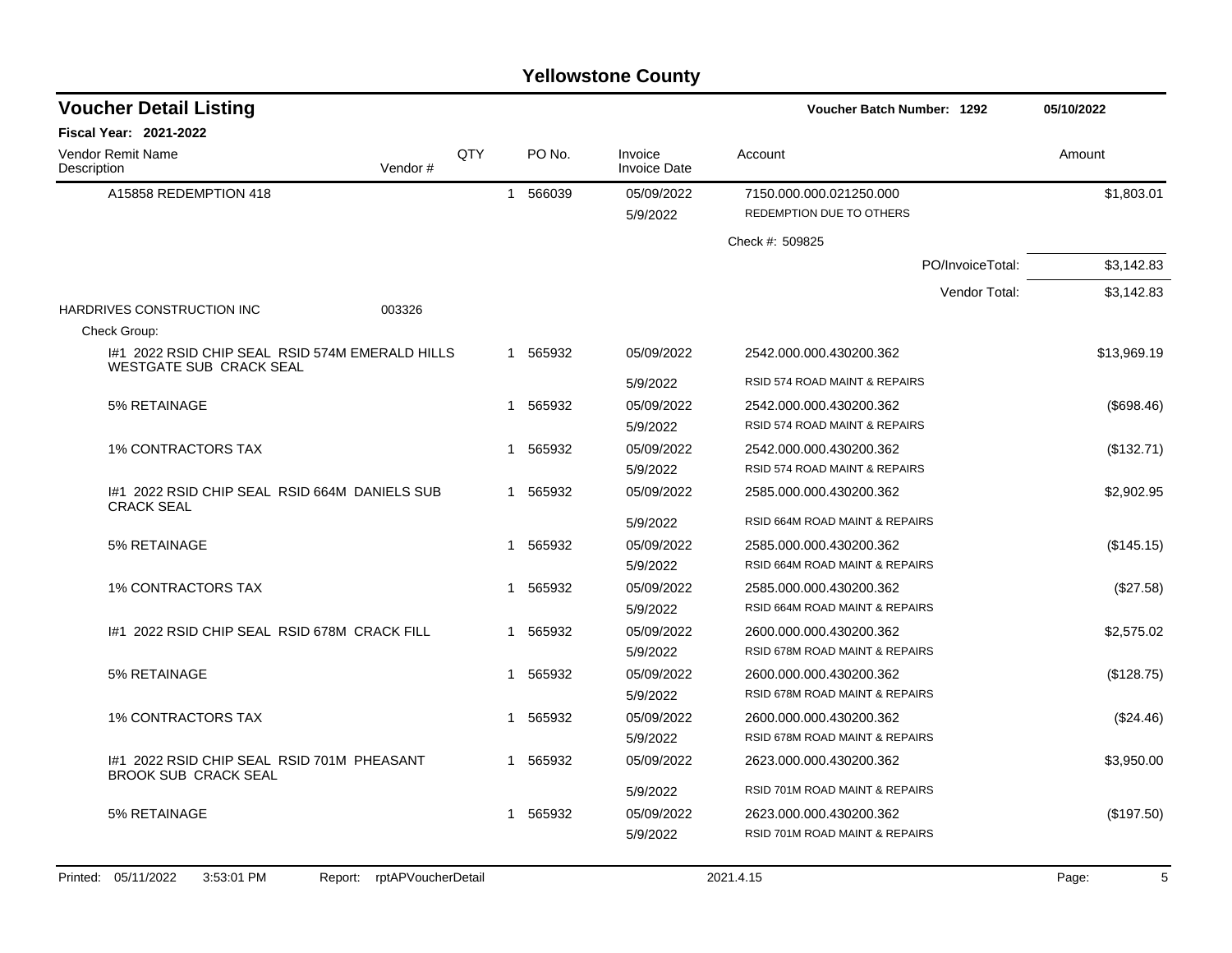| <b>Voucher Detail Listing</b>                                              |         |     |              |          | <b>Voucher Batch Number: 1292</b> | 05/10/2022                                                |             |
|----------------------------------------------------------------------------|---------|-----|--------------|----------|-----------------------------------|-----------------------------------------------------------|-------------|
| Fiscal Year: 2021-2022                                                     |         |     |              |          |                                   |                                                           |             |
| <b>Vendor Remit Name</b><br>Description                                    | Vendor# | QTY |              | PO No.   | Invoice<br><b>Invoice Date</b>    | Account                                                   | Amount      |
| <b>1% CONTRACTORS TAX</b>                                                  |         |     |              | 1 565932 | 05/09/2022<br>5/9/2022            | 2623.000.000.430200.362<br>RSID 701M ROAD MAINT & REPAIRS | (\$37.53)   |
| 1#1 2022 CHIP SEAL RSID 742M COLLINGWOOD SUB<br><b>CRACK SEAL</b>          |         |     |              | 1 565932 | 05/09/2022                        | 2664.000.000.430200.362                                   | \$3,544.23  |
|                                                                            |         |     |              |          | 5/9/2022                          | RSID 742M ROAD MAINT & REPAIRS                            |             |
| 5% RETAINAGE                                                               |         |     | $\mathbf 1$  | 565932   | 05/09/2022                        | 2664.000.000.430200.362                                   | (\$177.21)  |
|                                                                            |         |     |              |          | 5/9/2022                          | RSID 742M ROAD MAINT & REPAIRS                            |             |
| <b>1% CONTRACTORS TAX</b>                                                  |         |     | 1            | 565932   | 05/09/2022                        | 2664.000.000.430200.362                                   | (\$33.67)   |
|                                                                            |         |     |              |          | 5/9/2022                          | RSID 742M ROAD MAINT & REPAIRS                            |             |
| 1#1 2022 RSID CHIP SEAL RSID 757M HUNTLEY<br><b>ESTATES SUB CRACK SEAL</b> |         |     |              | 1 565932 | 05/09/2022                        | 2679.000.000.430200.362                                   | \$2,894.16  |
|                                                                            |         |     |              |          | 5/9/2022                          | RSID 757M ROAD MAINT & REPAIRS                            |             |
| 5% RETAINAGE                                                               |         |     |              | 1 565932 | 05/09/2022                        | 2679.000.000.430200.362                                   | (\$144.71)  |
|                                                                            |         |     |              |          | 5/9/2022                          | RSID 757M ROAD MAINT & REPAIRS                            |             |
| <b>1% CONTRACTORS FEE</b>                                                  |         |     | 1            | 565932   | 05/09/2022                        | 2679.000.000.430200.362                                   | (\$27.49)   |
|                                                                            |         |     |              |          | 5/9/2022                          | <b>RSID 757M ROAD MAINT &amp; REPAIRS</b>                 |             |
| #1 2022 RSID CHIP SEAL RSID 811M SPRING<br>MEADOWS SUB CRACK SEAL          |         |     | 1            | 565932   | 05/09/2022                        | 2699.811.000.430200.362                                   | \$1,690.88  |
|                                                                            |         |     |              |          | 5/9/2022                          | 811M SPRING MEADOWS SUB ROAD MAINT &<br><b>REPAIRS</b>    |             |
| 5% RETAINAGE                                                               |         |     |              | 1 565932 | 05/09/2022                        | 2699.811.000.430200.362                                   | (\$84.54)   |
|                                                                            |         |     |              |          | 5/9/2022                          | 811M SPRING MEADOWS SUB ROAD MAINT &<br><b>REPAIRS</b>    |             |
| <b>1% CONTRACTORS FEE</b>                                                  |         |     | $\mathbf{1}$ | 565932   | 05/09/2022                        | 2699.811.000.430200.362                                   | (\$16.06)   |
|                                                                            |         |     |              |          | 5/9/2022                          | 811M SPRING MEADOWS SUB ROAD MAINT &<br><b>REPAIRS</b>    |             |
|                                                                            |         |     |              |          |                                   | Check #: 509826                                           |             |
|                                                                            |         |     |              |          |                                   | PO/InvoiceTotal:                                          | \$29,650.61 |
| <b>HENRY SCHEIN INC</b>                                                    | 040079  |     |              |          |                                   | Vendor Total:                                             | \$29,650.61 |
| Check Group:                                                               |         |     |              |          |                                   |                                                           |             |
| #19635512 ASPIRATOR                                                        |         |     |              | 3 566012 | 05/09/2022                        | 2300.000.136.420200.351                                   | \$26.92     |
|                                                                            |         |     |              |          | 5/9/2022                          | DETENTION- MEDICAL/DENTAL SUPPLIES                        |             |
|                                                                            |         |     |              |          |                                   |                                                           |             |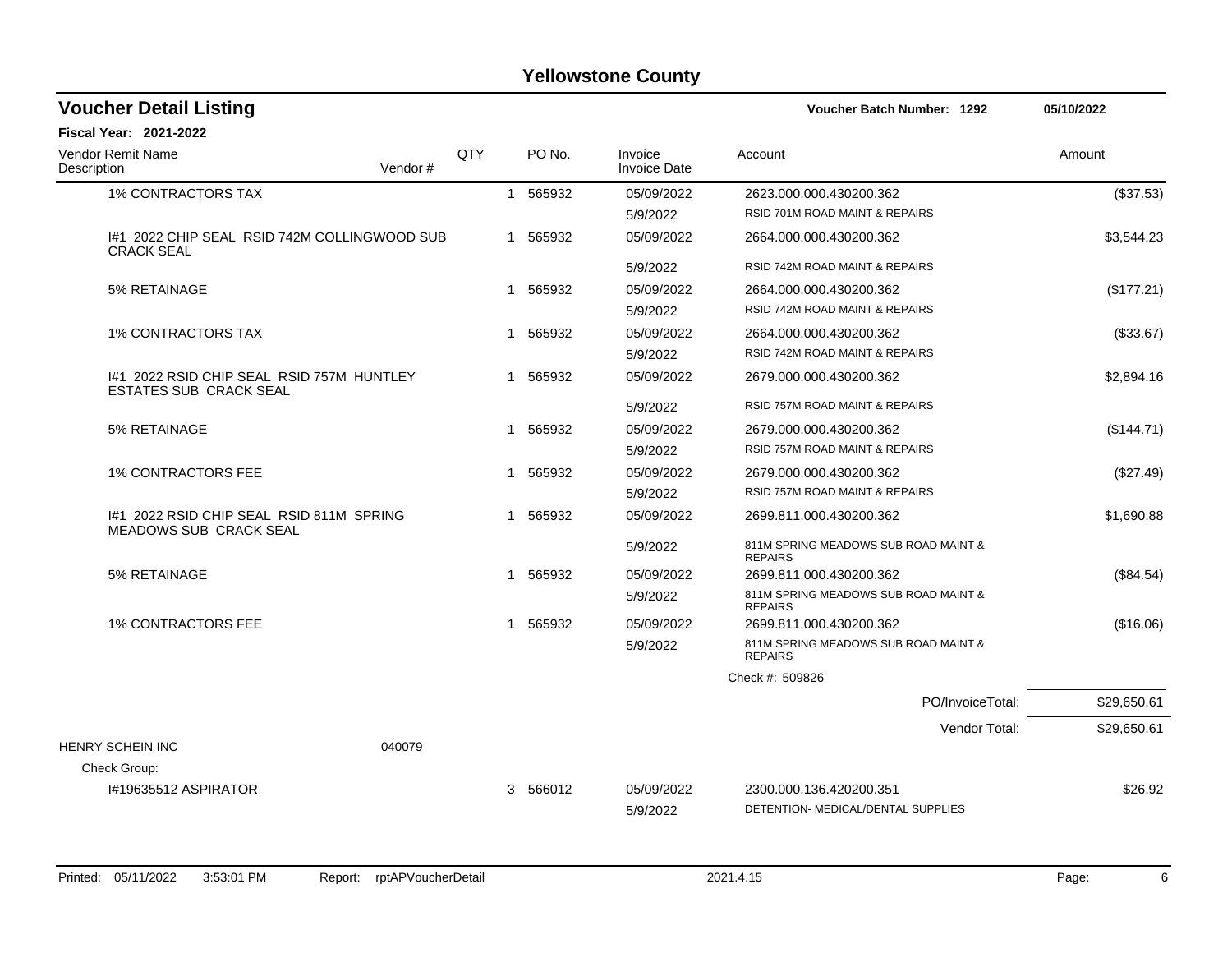| <b>Voucher Detail Listing</b>                                                              |     |                          |                                | <b>Voucher Batch Number: 1292</b>  | 05/10/2022 |
|--------------------------------------------------------------------------------------------|-----|--------------------------|--------------------------------|------------------------------------|------------|
| <b>Fiscal Year: 2021-2022</b>                                                              |     |                          |                                |                                    |            |
| <b>Vendor Remit Name</b><br>Vendor#<br>Description                                         | QTY | PO No.                   | Invoice<br><b>Invoice Date</b> | Account                            | Amount     |
| I#19635512 GLOVES                                                                          |     | 2 566012                 | 05/09/2022                     | 2300.000.136.420200.351            | \$39.70    |
|                                                                                            |     |                          | 5/9/2022                       | DETENTION- MEDICAL/DENTAL SUPPLIES |            |
| I#19635512 SPONGE                                                                          |     | 5<br>566012              | 05/09/2022                     | 2300.000.136.420200.351            | \$11.40    |
|                                                                                            |     |                          | 5/9/2022                       | DETENTION- MEDICAL/DENTAL SUPPLIES |            |
| I#19635512 SEPTOCAINE                                                                      |     | 566012<br>1              | 05/09/2022                     | 2300.000.136.420200.351            | \$48.27    |
|                                                                                            |     |                          | 5/9/2022                       | DETENTION- MEDICAL/DENTAL SUPPLIES |            |
| 1#19635512 LIDOCAINE                                                                       |     | 566012<br>-1             | 05/09/2022                     | 2300.000.136.420200.351            | \$27.13    |
|                                                                                            |     |                          | 5/9/2022                       | DETENTION- MEDICAL/DENTAL SUPPLIES |            |
| 1#19635512 CRITERION                                                                       |     | 2 566012                 | 05/09/2022                     | 2300.000.136.420200.351            | \$39.70    |
|                                                                                            |     |                          | 5/9/2022                       | DETENTION- MEDICAL/DENTAL SUPPLIES |            |
| I#19635512 MASK                                                                            |     | 2 566012                 | 05/09/2022                     | 2300.000.136.420200.351            | \$31.12    |
|                                                                                            |     |                          | 5/9/2022                       | DETENTION- MEDICAL/DENTAL SUPPLIES |            |
| 1#19635512 CAVI WIPES                                                                      |     | 566012<br>2              | 05/09/2022                     | 2300.000.136.420200.351            | \$24.24    |
|                                                                                            |     |                          | 5/9/2022                       | DETENTION- MEDICAL/DENTAL SUPPLIES |            |
| 1#19635512 SELF SEAL                                                                       |     | $\overline{2}$<br>566012 | 05/09/2022                     | 2300.000.136.420200.351            | \$17.24    |
|                                                                                            |     |                          | 5/9/2022                       | DETENTION- MEDICAL/DENTAL SUPPLIES |            |
| 1#19635512 SUTURE SURG                                                                     |     | 1 566012                 | 05/09/2022                     | 2300.000.136.420200.351            | \$21.00    |
|                                                                                            |     |                          | 5/9/2022                       | DETENTION- MEDICAL/DENTAL SUPPLIES |            |
| #19635512 XTIP                                                                             |     | 1 566012                 | 05/09/2022                     | 2300.000.136.420200.351            | \$90.35    |
|                                                                                            |     |                          | 5/9/2022                       | DETENTION- MEDICAL/DENTAL SUPPLIES |            |
|                                                                                            |     |                          |                                | Check #: 509827                    |            |
|                                                                                            |     |                          |                                | PO/InvoiceTotal:                   | \$377.07   |
|                                                                                            |     |                          |                                | Vendor Total:                      | \$377.07   |
| HULTENG CCM INC                                                                            |     |                          |                                |                                    |            |
| Check Group:                                                                               |     |                          |                                |                                    |            |
| I# 22-113; Owners Rep Service; Metra Infrastructure; 4/1 -<br>4/30/2022; Shane Swandal     |     | 1 565994                 | 05/06/22                       | 2260.000.199.440150.398            | \$5,362.50 |
|                                                                                            |     |                          | 5/6/2022                       | ARPA-VARIABLE CONTRACT SERVICES    |            |
| I# 22-113; Owners Rep Service; Metra Infrastructure; 4/1 -<br>4/30/2022; Shane Travel Rate |     | 1 565994                 | 05/06/22                       | 2260.000.199.440150.398            | \$85.00    |
|                                                                                            |     |                          | 5/6/2022                       | ARPA-VARIABLE CONTRACT SERVICES    |            |
|                                                                                            |     |                          |                                |                                    |            |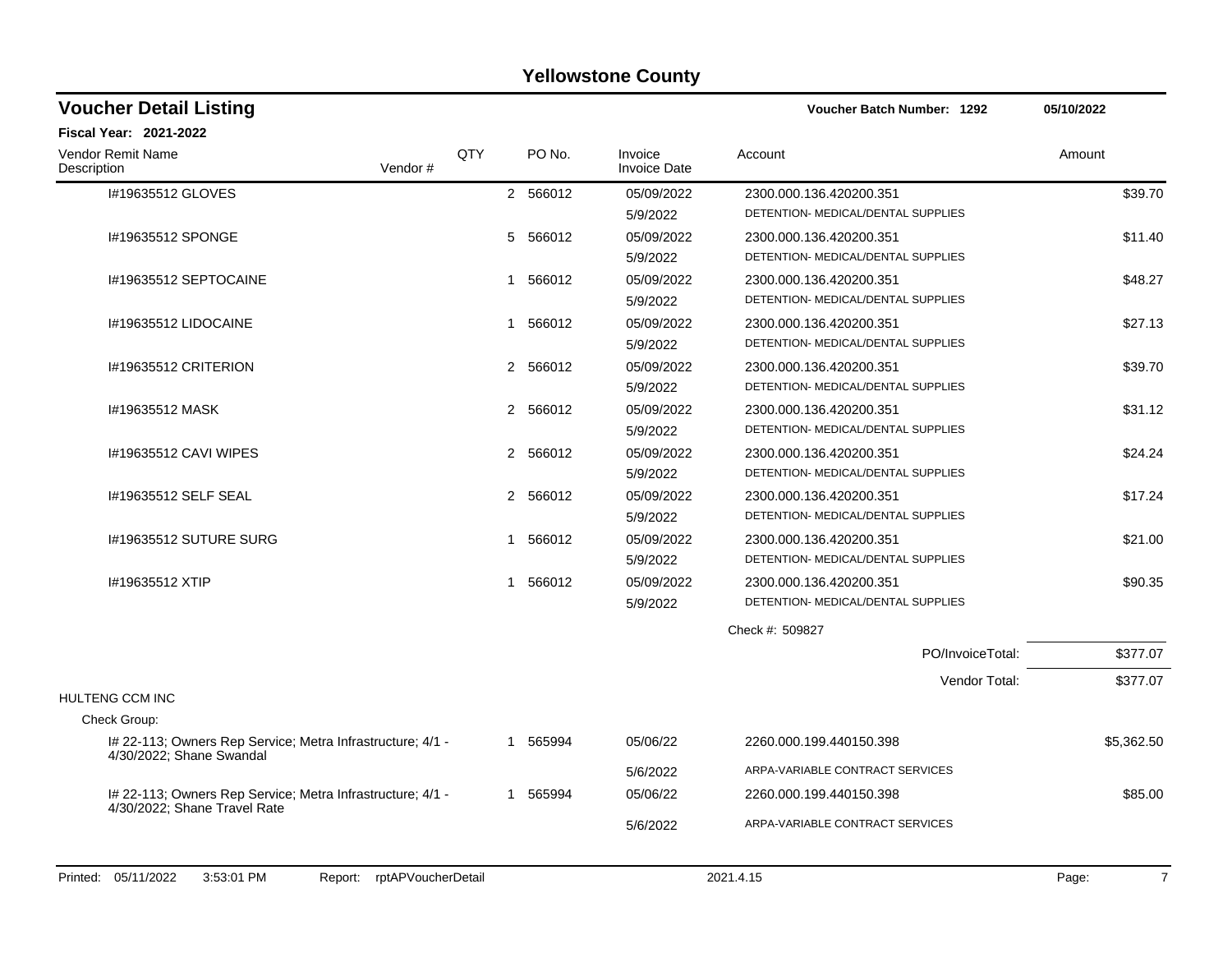| <b>Voucher Detail Listing</b>                                                                |         |     |              |          |                                | Voucher Batch Number: 1292      |                  | 05/10/2022 |
|----------------------------------------------------------------------------------------------|---------|-----|--------------|----------|--------------------------------|---------------------------------|------------------|------------|
| <b>Fiscal Year: 2021-2022</b>                                                                |         |     |              |          |                                |                                 |                  |            |
| <b>Vendor Remit Name</b><br>Description                                                      | Vendor# | QTY |              | PO No.   | Invoice<br><b>Invoice Date</b> | Account                         |                  | Amount     |
| I# 22-113; Owners Rep Service; Metra Infrastructure; 4/1 -<br>4/30/2022; Shane Milage        |         |     |              | 1 565994 | 05/06/22                       | 2260.000.199.440150.398         |                  | \$25.30    |
|                                                                                              |         |     |              |          | 5/6/2022                       | ARPA-VARIABLE CONTRACT SERVICES |                  |            |
| I# 22-113; Owners Rep Service; Metra Infrastructure; 4/1 -<br>4/30/2022; Rich W.             |         |     |              | 1 565994 | 05/06/22                       | 2260.000.199.440150.398         |                  | \$1,485.00 |
|                                                                                              |         |     |              |          | 5/6/2022                       | ARPA-VARIABLE CONTRACT SERVICES |                  |            |
| II# 22-113; Owners Rep Service; Metra Infrastructure; 4/1 -<br>4/30/2022; Rich W Travel Rate |         |     |              | 1 565994 | 05/06/22                       | 2260.000.199.440150.398         |                  | \$170.00   |
|                                                                                              |         |     |              |          | 5/6/2022                       | ARPA-VARIABLE CONTRACT SERVICES |                  |            |
| I# 22-113; MetraPark Infrastructure Mileage<br>Reimbursement 4/1 - 4/30/2022 R.W.            |         |     | $\mathbf{1}$ | 565994   | 05/06/22                       | 2260.000.199.440150.398         |                  | \$50.60    |
|                                                                                              |         |     |              |          | 5/6/2022                       | ARPA-VARIABLE CONTRACT SERVICES |                  |            |
| I# 22-113; MetraPark Infrastructure; 4/1 - 4/30/2022<br><b>Clerical/Office Support</b>       |         |     |              | 1 565994 | 05/06/22                       | 2260.000.199.440150.398         |                  | \$37.50    |
|                                                                                              |         |     |              |          | 5/6/2022                       | ARPA-VARIABLE CONTRACT SERVICES |                  |            |
| I# 22-113; MetraPark Infrastructure; 4/1 - 4/30/2022<br>CGL/PL Insurance                     |         |     |              | 1 565994 | 05/06/22                       | 2260.000.199.440150.398         |                  | \$82.26    |
|                                                                                              |         |     |              |          | 5/6/2022                       | ARPA-VARIABLE CONTRACT SERVICES |                  |            |
|                                                                                              |         |     |              |          |                                | Check #: 509828                 |                  |            |
|                                                                                              |         |     |              |          |                                |                                 | PO/InvoiceTotal: | \$7,298.16 |
| Check Group:                                                                                 |         |     |              |          |                                |                                 |                  |            |
| I# 22-110; Owners Rep Service; Metra Security Cameras-<br>4/1 - 4/30/2022;; Shane Swandal    |         |     |              | 1 565995 | 5/06/22                        | 2260.000.199.440150.398         |                  | \$2,475.00 |
|                                                                                              |         |     |              |          | 5/6/2022                       | ARPA-VARIABLE CONTRACT SERVICES |                  |            |
| I# 22-110; Owners Rep Service; Metra Security Cameras-<br>4/1 - 4/30/2022; Rich Whitney      |         |     |              | 1 565995 | 5/06/22                        | 2260.000.199.440150.398         |                  | \$675.00   |
|                                                                                              |         |     |              |          | 5/6/2022                       | ARPA-VARIABLE CONTRACT SERVICES |                  |            |
| I# 22-110; Owners Rep Service; Metra Security Cameras-<br>4/1 - 4/30/2022; Rich W Travel     |         |     |              | 1 565995 | 5/06/22                        | 2260.000.199.440150.398         |                  | \$42.50    |
|                                                                                              |         |     |              |          | 5/6/2022                       | ARPA-VARIABLE CONTRACT SERVICES |                  |            |
| I# 22-110; Owners Rep Service; Metra Security Cameras-<br>4/1 - 4/30/2022; ; Rich W Milage   |         |     |              | 1 565995 | 5/06/22                        | 2260.000.199.440150.398         |                  | \$12.65    |
|                                                                                              |         |     |              |          | 5/6/2022                       | ARPA-VARIABLE CONTRACT SERVICES |                  |            |
| I# 22-110; Owners Rep Service; Metra Security Cameras-<br>4/1 - 4/30/2022; Clerical Support  |         |     |              | 565995   | 5/06/22                        | 2260.000.199.440150.398         |                  | \$37.50    |
|                                                                                              |         |     |              |          | 5/6/2022                       | ARPA-VARIABLE CONTRACT SERVICES |                  |            |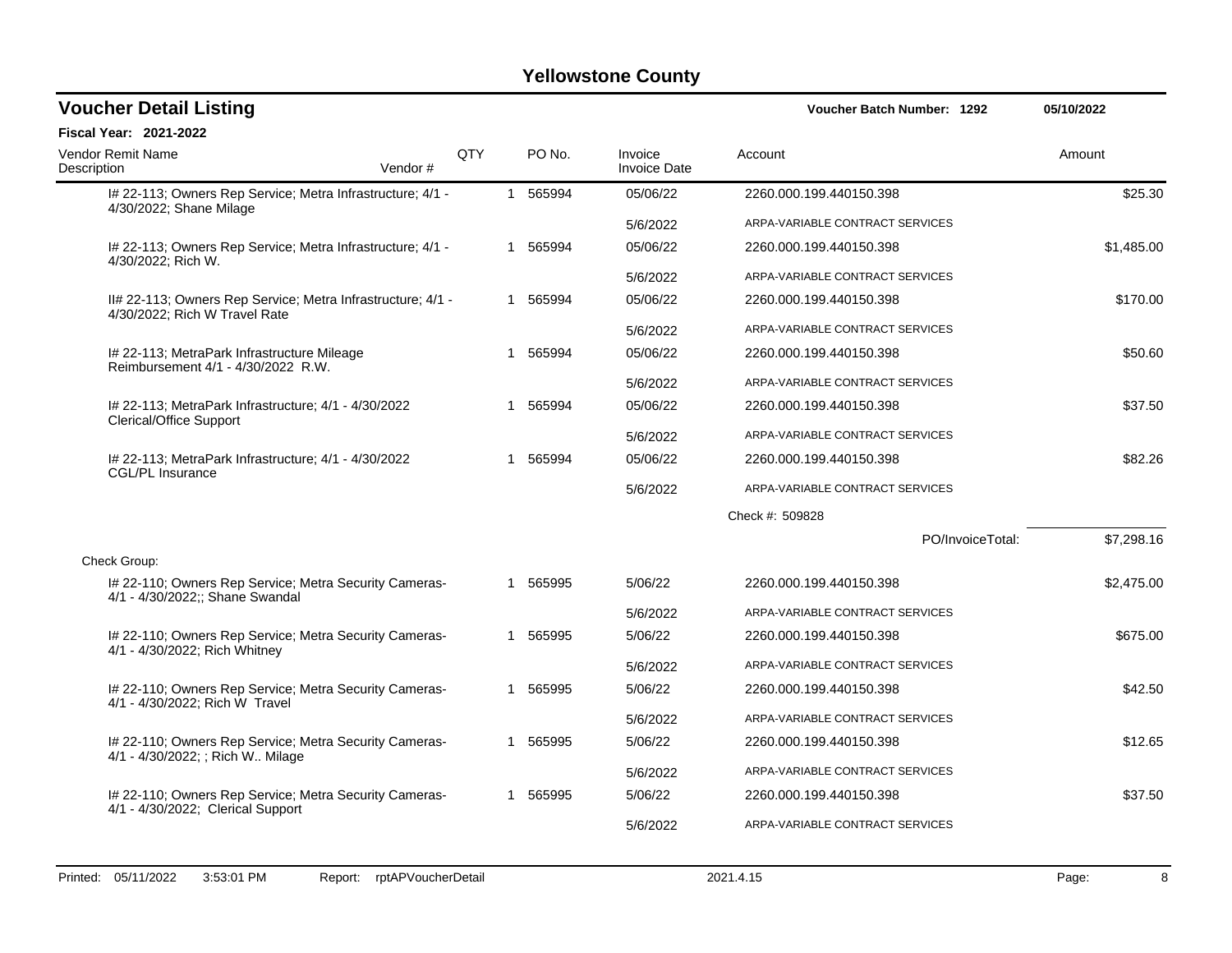| <b>Voucher Detail Listing</b>                                                               |     |              |                  |                                | Voucher Batch Number: 1292      | 05/10/2022 |
|---------------------------------------------------------------------------------------------|-----|--------------|------------------|--------------------------------|---------------------------------|------------|
| <b>Fiscal Year: 2021-2022</b>                                                               |     |              |                  |                                |                                 |            |
| <b>Vendor Remit Name</b><br>Description<br>Vendor#                                          | QTY |              | PO <sub>No</sub> | Invoice<br><b>Invoice Date</b> | Account                         | Amount     |
| I# 22-110; Owners Rep Service; Metra Security Cameras-<br>4/1 - 4/30/2022; CGL/PL Insurance |     | $\mathbf{1}$ | 565995           | 5/06/22                        | 2260.000.199.440150.398         | \$36.97    |
|                                                                                             |     |              |                  | 5/6/2022                       | ARPA-VARIABLE CONTRACT SERVICES |            |
|                                                                                             |     |              |                  |                                | Check #: 509828                 |            |
|                                                                                             |     |              |                  |                                | PO/InvoiceTotal:                | \$3,279.62 |
| Check Group:                                                                                |     |              |                  |                                |                                 |            |
| I# 22-112; Owners Rep Service; Metra PA System; 4/1 -<br>4/30/2022; Shane Swandal           |     | 1            | 565996           | 05/6/22                        | 2260.000.199.440150.398         | \$1,320.00 |
|                                                                                             |     |              |                  | 5/6/2022                       | ARPA-VARIABLE CONTRACT SERVICES |            |
| I# 22-112; Owners Rep Service; Metra PA System; 4/1 -<br>4/30/2022; Rich Whitney            |     |              | 565996           | 05/6/22                        | 2260.000.199.440150.398         | \$270.00   |
|                                                                                             |     |              |                  | 5/6/2022                       | ARPA-VARIABLE CONTRACT SERVICES |            |
| I# 22-112; Owners Rep Service; Metra PA System; 4/1 -<br>4/30/2022; Clerical Support        |     | 1            | 565996           | 05/6/22                        | 2260.000.199.440150.398         | \$37.50    |
|                                                                                             |     |              |                  | 5/6/2022                       | ARPA-VARIABLE CONTRACT SERVICES |            |
| I# 22-112; MetraPark PA System; 4/1 - 4/30/2022 CGL/PL                                      |     | 1            | 565996           | 05/6/22                        | 2260.000.199.440150.398         | \$18.55    |
| Insurance                                                                                   |     |              |                  | 5/6/2022                       | ARPA-VARIABLE CONTRACT SERVICES |            |
|                                                                                             |     |              |                  |                                | Check #: 509828                 |            |
|                                                                                             |     |              |                  |                                | PO/InvoiceTotal:                | \$1,646.05 |
| Check Group:                                                                                |     |              |                  |                                |                                 |            |
| I# 22-111; Owners Rep Service; Metra LED Signs: 4/1 -<br>4/30/2022; Shane Swandal           |     | 1            | 565997           | 5/6/22                         | 2260.000.199.440150.398         | \$1,320.00 |
|                                                                                             |     |              |                  | 5/6/2022                       | ARPA-VARIABLE CONTRACT SERVICES |            |
| I# 22-111; Owners Rep Service; Metra LED Signs; 4/1 -<br>4/30/2022; Rich Whitney            |     | 1            | 565997           | 5/6/22                         | 2260.000.199.440150.398         | \$270.00   |
|                                                                                             |     |              |                  | 5/6/2022                       | ARPA-VARIABLE CONTRACT SERVICES |            |
| I# 22-111; Owners Rep Service; Metra LED Signs; 4/1 -                                       |     | 1            | 565997           | 5/6/22                         | 2260.000.199.440150.398         | \$37.50    |
| 4/30/2022; Clerical Support                                                                 |     |              |                  | 5/6/2022                       | ARPA-VARIABLE CONTRACT SERVICES |            |
| I# 22-111; MetraPark LED Signs; CGL/PL Insurance                                            |     | 1            | 565997           | 5/6/22                         | 2260.000.199.440150.398         | \$18.55    |
|                                                                                             |     |              |                  | 5/6/2022                       | ARPA-VARIABLE CONTRACT SERVICES |            |
|                                                                                             |     |              |                  |                                | Check #: 509828                 |            |
|                                                                                             |     |              |                  |                                | PO/InvoiceTotal:                | \$1,646.05 |
|                                                                                             |     |              |                  |                                |                                 |            |
| rptAPVoucherDetail<br>Printed: 05/11/2022<br>3:53:01 PM<br>Report:                          |     |              |                  |                                | 2021.4.15                       | 9<br>Page: |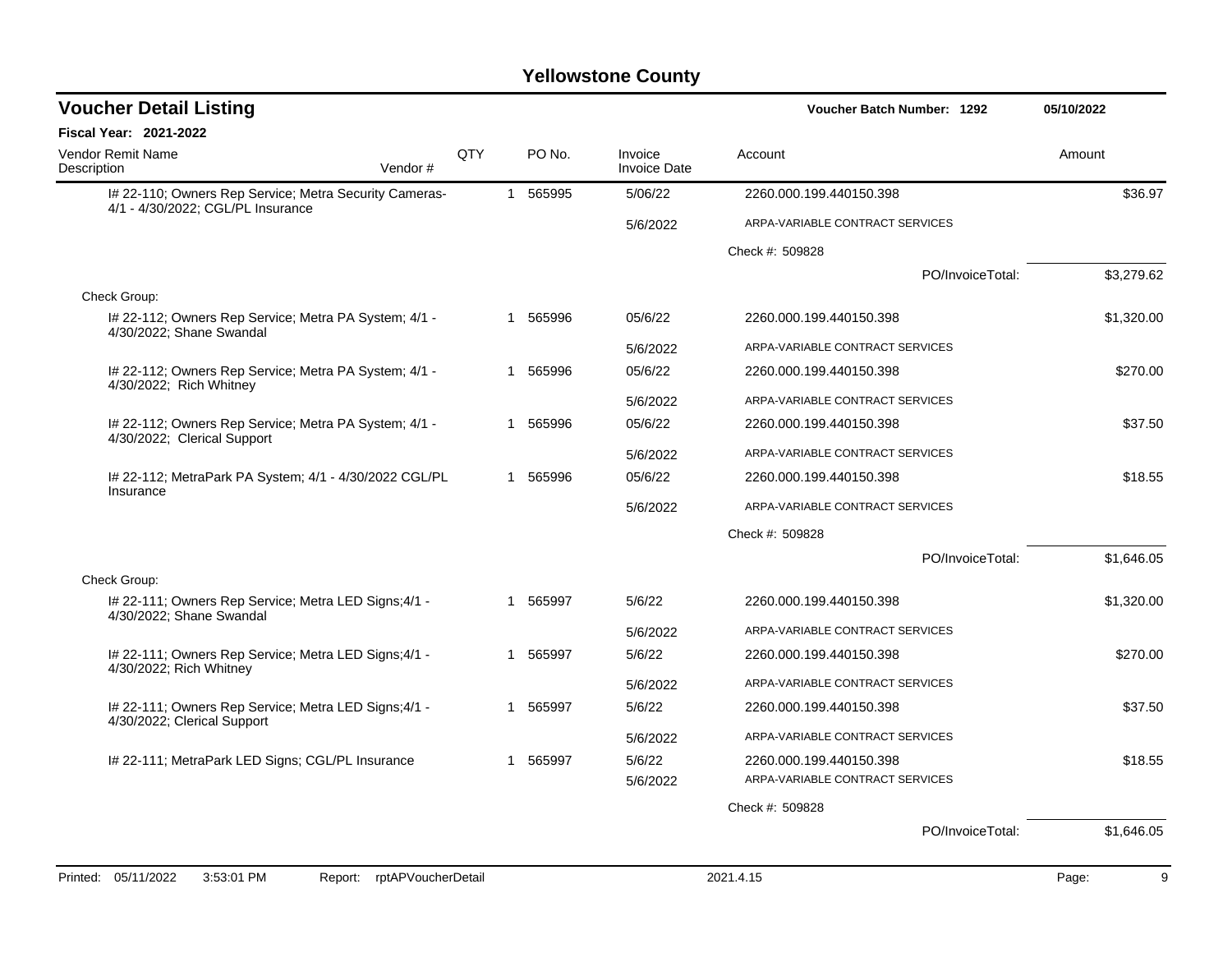| <b>Voucher Detail Listing</b><br>Voucher Batch Number: 1292 |                    |             | 05/10/2022             |                                |                                                              |                  |             |
|-------------------------------------------------------------|--------------------|-------------|------------------------|--------------------------------|--------------------------------------------------------------|------------------|-------------|
| <b>Fiscal Year: 2021-2022</b>                               |                    |             |                        |                                |                                                              |                  |             |
| Vendor Remit Name<br>Description                            | Vendor#            | QTY         | PO No.                 | Invoice<br><b>Invoice Date</b> | Account                                                      |                  | Amount      |
|                                                             |                    |             |                        |                                |                                                              | Vendor Total:    | \$13,869.88 |
| LEVEL 3 COMMUNICATIONS LLC                                  |                    |             |                        |                                |                                                              |                  |             |
| Check Group:                                                |                    |             |                        |                                |                                                              |                  |             |
| A#5-CMSP5CXK I#292229839 BACKUP 3165 KING AVE<br>E 5/1/22   |                    |             | 1 566034               | 05/09/2022                     | 6060.000.608.500800.345                                      |                  | \$512.03    |
|                                                             |                    |             |                        | 5/9/2022                       | TECHNOLOGY- TELEPHONE & TECHNOLOGY                           |                  |             |
|                                                             |                    |             |                        |                                | Check #: 509829                                              |                  |             |
|                                                             |                    |             |                        |                                |                                                              | PO/InvoiceTotal: | \$512.03    |
|                                                             |                    |             |                        |                                |                                                              | Vendor Total:    | \$512.03    |
| MAILING TECHNICAL SERVICES<br>Check Group:                  | 044983             |             |                        |                                |                                                              |                  |             |
| I#127438 POSTAGE 4/18-4/22/22                               |                    | $\mathbf 1$ | 566044                 | 05/09/2022<br>5/9/2022         | 1000.000.199.411800.311<br>MISC-POSTAGE                      |                  | \$2.610.73  |
| I#127631 POSTAGE 4/25-4/29/22                               |                    | $\mathbf 1$ | 566044                 | 05/09/2022<br>5/9/2022         | 1000.000.199.411800.311<br>MISC-POSTAGE                      |                  | \$2,367.82  |
|                                                             |                    |             |                        |                                | Check #: 509830                                              |                  |             |
|                                                             |                    |             |                        |                                |                                                              | PO/InvoiceTotal: | \$4,978.55  |
|                                                             |                    |             |                        |                                |                                                              | Vendor Total:    | \$4,978.55  |
| MIDLAND IMPLEMENT CO<br>Check Group:                        | 004220             |             |                        |                                |                                                              |                  |             |
| 1#144519001 LAWN MOWER REPAIR 4/15/22                       |                    |             | 566009<br>$\mathbf{1}$ | 05/09/2022                     | 7302.000.726.430900.362                                      |                  | \$222.55    |
|                                                             |                    |             |                        | 5/9/2022                       | HUNTLEY PROJ CEM- MAINT & REPAIRS                            |                  |             |
| 1#144772001 LAWN MOWER OIL 4/19/22                          |                    | 1           | 566009                 | 05/09/2022<br>5/9/2022         | 7302.000.726.430900.362<br>HUNTLEY PROJ CEM- MAINT & REPAIRS |                  | \$56.99     |
| I#144774001 IMPACT ROTOR 4/19/22                            |                    | 1           | 566009                 | 05/09/2022                     | 7302.000.726.430900.362                                      |                  | \$259.00    |
|                                                             |                    |             |                        | 5/9/2022                       | HUNTLEY PROJ CEM- MAINT & REPAIRS                            |                  |             |
| 1#144965001 LAWN MOWER REPAIR 4/20/22                       |                    | -1          | 566009                 | 05/09/2022<br>5/9/2022         | 7302.000.726.430900.362<br>HUNTLEY PROJ CEM- MAINT & REPAIRS |                  | \$321.40    |
|                                                             |                    |             |                        |                                | Check #: 509831                                              |                  |             |
|                                                             |                    |             |                        |                                |                                                              | PO/InvoiceTotal: | \$859.94    |
|                                                             |                    |             |                        |                                |                                                              |                  |             |
| 05/11/2022<br>3:53:01 PM<br>Printed:<br>Report:             | rptAPVoucherDetail |             |                        |                                | 2021.4.15                                                    |                  | Page:<br>10 |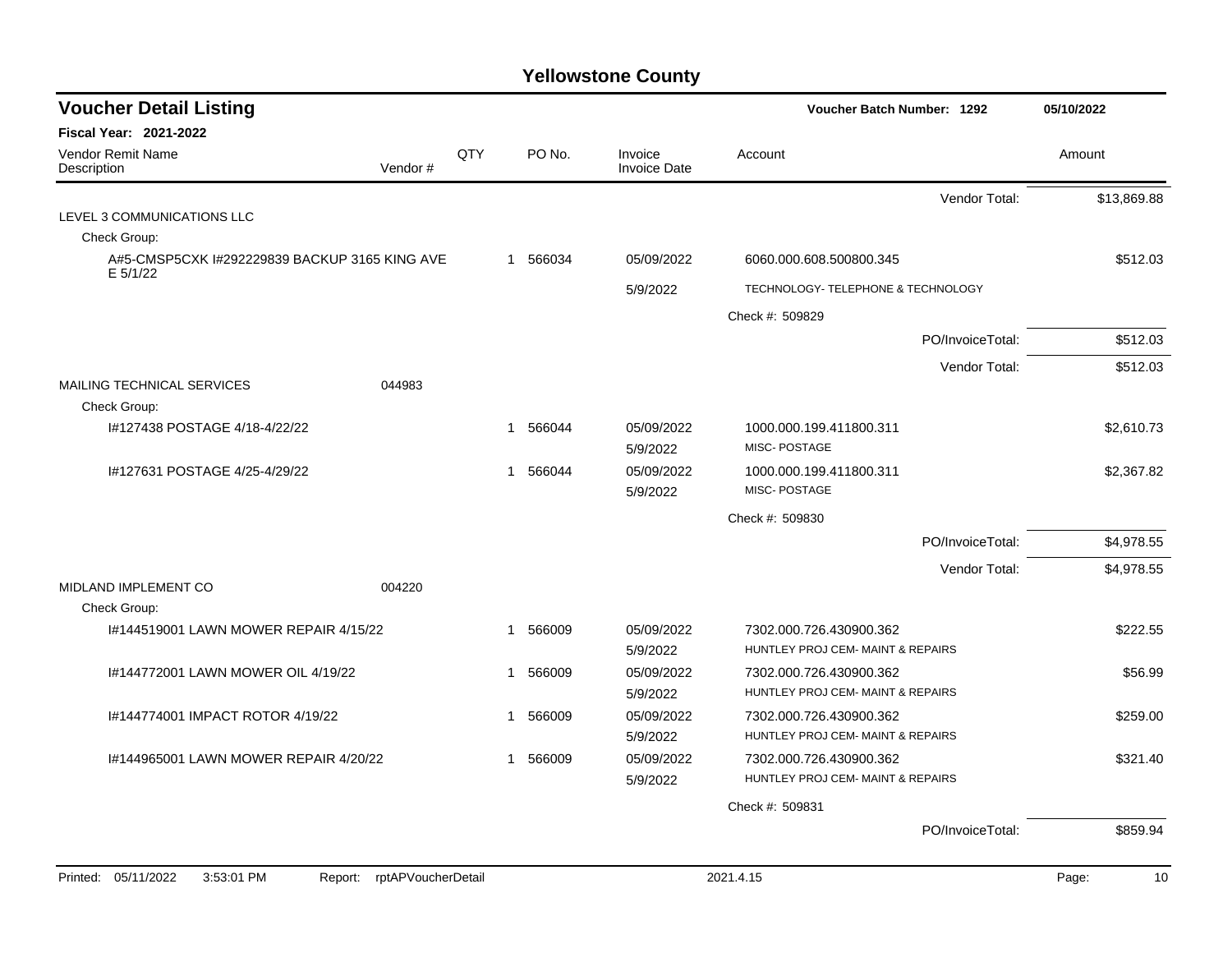| <b>Voucher Detail Listing</b>                         |         |     |                        |                                | Voucher Batch Number: 1292                              |                  | 05/10/2022 |
|-------------------------------------------------------|---------|-----|------------------------|--------------------------------|---------------------------------------------------------|------------------|------------|
| <b>Fiscal Year: 2021-2022</b>                         |         |     |                        |                                |                                                         |                  |            |
| <b>Vendor Remit Name</b><br>Description               | Vendor# | QTY | PO No.                 | Invoice<br><b>Invoice Date</b> | Account                                                 |                  | Amount     |
|                                                       |         |     |                        |                                |                                                         | Vendor Total:    | \$859.94   |
| MONTANA DAKOTA UTILITIES<br>Check Group:              | 040762  |     |                        |                                |                                                         |                  |            |
| A#15449010006; 3165 KING AVE E 4/29/22                |         |     | 566023<br>$\mathbf{1}$ | 05/09/2022<br>5/9/2022         | 2300.000.146.411200.344<br><b>FACILITIES JAIL- GAS</b>  |                  | \$5,333.11 |
|                                                       |         |     |                        |                                | Check #: 509832                                         |                  |            |
|                                                       |         |     |                        |                                |                                                         | PO/InvoiceTotal: | \$5,333.11 |
|                                                       |         |     |                        |                                |                                                         | Vendor Total:    | \$5,333.11 |
| MONTANA MOBILE DOCUMENT SHREDDING INC<br>Check Group: |         |     |                        |                                |                                                         |                  |            |
| 1#66317 MOB DOC SHREDDING 5/4/2022                    |         |     | 566026<br>$\mathbf{1}$ | 05/09/2022<br>5/9/2022         | 2300.000.135.420180.399<br>MISC- CONTRACT SERVICE       |                  | \$62.40    |
|                                                       |         |     |                        |                                | Check #: 509833                                         |                  |            |
|                                                       |         |     |                        |                                |                                                         | PO/InvoiceTotal: | \$62.40    |
|                                                       |         |     |                        |                                |                                                         | Vendor Total:    | \$62.40    |
| NORTHWEST PIPE<br>Check Group:                        | 004720  |     |                        |                                |                                                         |                  |            |
| I#7717599 A#96798 Repair vacuum breaker               |         |     | 1 566015               | 05/09/2022<br>5/9/2022         | 2399.000.235.420250.360<br>YSC- REPAIRS & MAINT SERVICE |                  | \$150.97   |
|                                                       |         |     |                        |                                | Check #: 509834                                         |                  |            |
|                                                       |         |     |                        |                                |                                                         | PO/InvoiceTotal: | \$150.97   |
|                                                       |         |     |                        |                                |                                                         | Vendor Total:    | \$150.97   |
| NORTHWESTERN ENERGY<br>Check Group:                   | 045035  |     |                        |                                |                                                         |                  |            |
| A#3456425-2 3150 KING AVE 4/29/22                     |         |     | 1 566020               | 05/09/2022<br>5/9/2022         | 2300.000.146.411200.341<br>FACILITIES JAIL- ELECTRICITY |                  | \$80.46    |
|                                                       |         |     |                        |                                | Check #: 509835                                         |                  |            |
|                                                       |         |     |                        |                                |                                                         | PO/InvoiceTotal: | \$80.46    |
| Check Group:                                          |         |     |                        |                                |                                                         |                  |            |
|                                                       |         |     |                        |                                |                                                         |                  |            |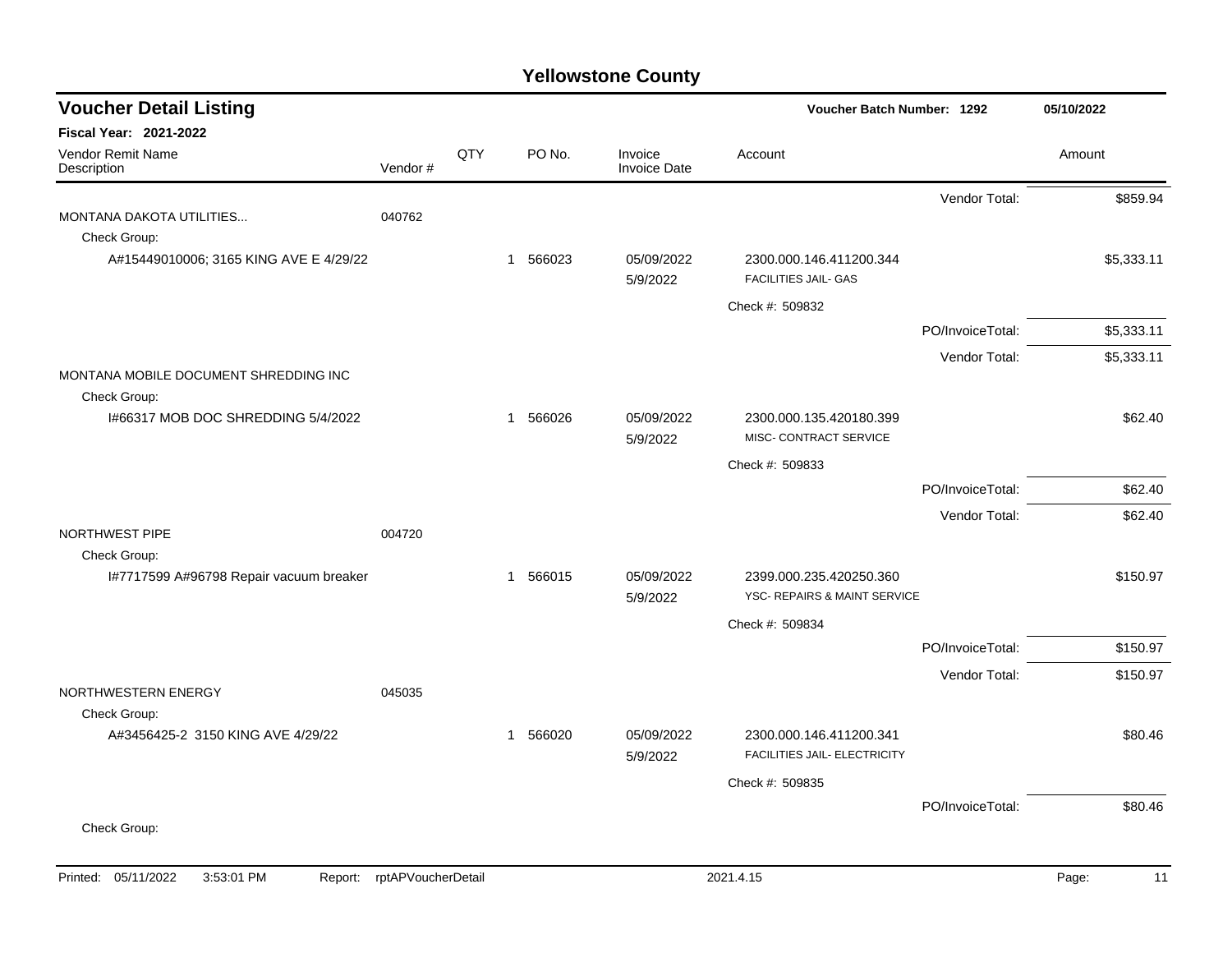| <b>Voucher Detail Listing</b>                          |         |     |              |          |                                |                   | Voucher Batch Number: 1292                              |                  |        | 05/10/2022 |  |
|--------------------------------------------------------|---------|-----|--------------|----------|--------------------------------|-------------------|---------------------------------------------------------|------------------|--------|------------|--|
| <b>Fiscal Year: 2021-2022</b>                          |         |     |              |          |                                |                   |                                                         |                  |        |            |  |
| <b>Vendor Remit Name</b><br>Description                | Vendor# | QTY |              | PO No.   | Invoice<br><b>Invoice Date</b> | Account           |                                                         |                  | Amount |            |  |
| A#1551217-1 3246 KING AVE E BLDG 5/4/22                |         |     | $\mathbf{1}$ | 566021   | 5/09/2022<br>5/9/2022          |                   | 2300.000.146.411200.341<br>FACILITIES JAIL- ELECTRICITY |                  |        | \$14.21    |  |
| A#1876379-7 UNMETERED CIRCUIT 5/4/22                   |         |     |              | 1 566021 | 5/09/2022<br>5/9/2022          |                   | 1000.000.145.411200.341<br>FACILITIES-ELECTRICITY       |                  |        | \$35.02    |  |
| A#2010020-2 2081/2 N 24TH ST 5/1/22                    |         |     | 1            | 566021   | 5/09/2022<br>5/9/2022          |                   | 1000.000.145.411200.341<br>FACILITIES-ELECTRICITY       |                  |        | \$6.00     |  |
| A#0945242-6 217 N 27TH ST PARK 5/1/22                  |         |     | 1            | 566021   | 5/09/2022<br>5/9/2022          |                   | 1000.000.145.411200.341<br>FACILITIES-ELECTRICITY       |                  |        | \$12.73    |  |
| A#0996564-1 RIVERSIDE CEM 1316 BITTERROOT DR<br>5/4/22 |         |     |              | 1 566021 | 5/09/2022                      |                   | 1000.000.728.430901.340                                 |                  |        | \$14.70    |  |
|                                                        |         |     |              |          | 5/9/2022                       |                   | RIVERSIDE CEM- UTILITIES                                |                  |        |            |  |
| A#0266699-8 HARRIS PARK, 629 TANGLEWOOD DR<br>5/4/22   |         |     |              | 1 566021 | 5/09/2022                      |                   | 2561.000.000.460430.362                                 |                  |        | \$48.59    |  |
|                                                        |         |     |              |          | 5/9/2022                       |                   | RSID 634M HARRIS PARK MAINT & REPAIRS                   |                  |        |            |  |
|                                                        |         |     |              |          |                                | Check #: 509835   |                                                         |                  |        |            |  |
|                                                        |         |     |              |          |                                |                   |                                                         | PO/InvoiceTotal: |        | \$131.25   |  |
|                                                        |         |     |              |          |                                |                   |                                                         | Vendor Total:    |        | \$211.71   |  |
| PHARM406                                               |         |     |              |          |                                |                   |                                                         |                  |        |            |  |
| Check Group:                                           |         |     |              |          |                                |                   |                                                         |                  |        |            |  |
| I#180670-00 TC meds                                    |         |     | 1            | 566033   | 05/09/2022<br>5/9/2022         | YSC-MEDICAL/OTHER | 2399.000.235.420250.356                                 |                  |        | \$7.00     |  |
| #179788-00 RS meds                                     |         |     | 1            | 566033   | 05/09/2022<br>5/9/2022         | YSC-MEDICAL/OTHER | 2399.000.235.420250.356                                 |                  |        | \$6.00     |  |
| #179790-00 RS meds                                     |         |     | $\mathbf 1$  | 566033   | 05/09/2022<br>5/9/2022         | YSC-MEDICAL/OTHER | 2399.000.235.420250.356                                 |                  |        | \$10.00    |  |
| I#183070-00 RS meds                                    |         |     | 1            | 566033   | 05/09/2022<br>5/9/2022         | YSC-MEDICAL/OTHER | 2399.000.235.420250.356                                 |                  |        | \$6.00     |  |
| #176251-01 TA meds                                     |         |     | 1            | 566033   | 05/09/2022<br>5/9/2022         |                   | 2399.000.235.420250.222<br>YSC- CHEM/LAB/MED SUPPLIES   |                  |        | \$11.00    |  |
| I#180669-00 TA meds                                    |         |     |              | 1 566033 | 05/09/2022<br>5/9/2022         |                   | 2399.000.235.420250.222<br>YSC- CHEM/LAB/MED SUPPLIES   |                  |        | \$9.00     |  |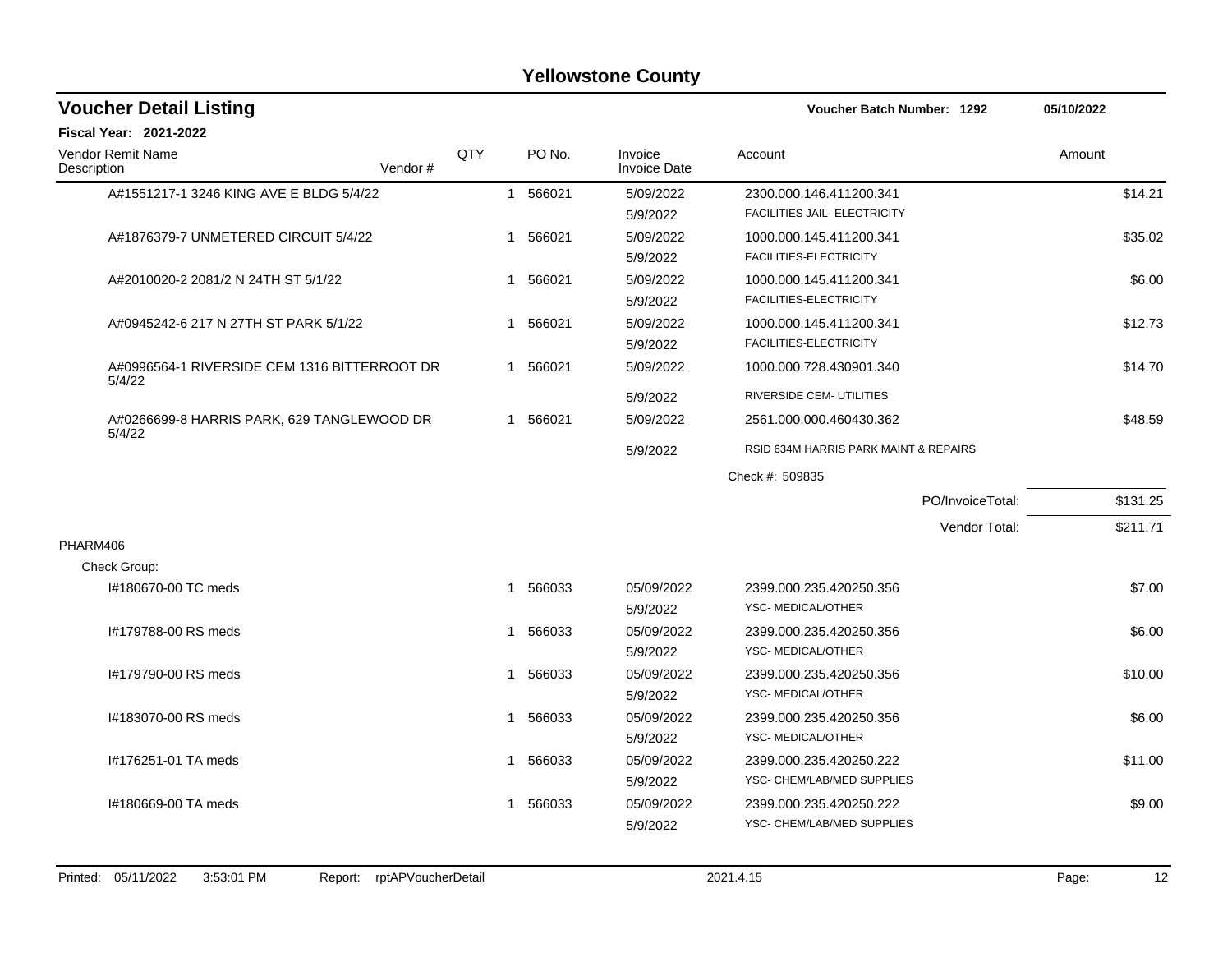| <b>Voucher Detail Listing</b>                |                    |              |          |                                | Voucher Batch Number: 1292     |                  | 05/10/2022 |          |
|----------------------------------------------|--------------------|--------------|----------|--------------------------------|--------------------------------|------------------|------------|----------|
| <b>Fiscal Year: 2021-2022</b>                |                    |              |          |                                |                                |                  |            |          |
| Vendor Remit Name<br>Description             | Vendor#            | QTY          | PO No.   | Invoice<br><b>Invoice Date</b> | Account                        |                  | Amount     |          |
| I#176700-01 TA meds                          |                    |              | 1 566033 | 05/09/2022                     | 2399.000.235.420250.222        |                  |            | \$19.00  |
|                                              |                    |              |          | 5/9/2022                       | YSC- CHEM/LAB/MED SUPPLIES     |                  |            |          |
| I#179331-00 MGA meds                         |                    | $\mathbf{1}$ | 566033   | 05/09/2022                     | 2399.000.235.420250.222        |                  |            | \$6.00   |
|                                              |                    |              |          | 5/9/2022                       | YSC- CHEM/LAB/MED SUPPLIES     |                  |            |          |
| I#179791-00 MGA meds                         |                    | $\mathbf{1}$ | 566033   | 05/09/2022                     | 2399.000.235.420250.222        |                  |            | \$6.00   |
|                                              |                    |              |          | 5/9/2022                       | YSC- CHEM/LAB/MED SUPPLIES     |                  |            |          |
| #179331-01 MGA meds                          |                    | 1            | 566033   | 05/09/2022                     | 2399.000.235.420250.222        |                  |            | \$10.00  |
|                                              |                    |              |          | 5/9/2022                       | YSC- CHEM/LAB/MED SUPPLIES     |                  |            |          |
| #182545-00 NK meds                           |                    | 1            | 566033   | 05/09/2022                     | 2399.000.235.420250.356        |                  |            | \$10.00  |
|                                              |                    |              |          | 5/9/2022                       | YSC-MEDICAL/OTHER              |                  |            |          |
| #179333-00 TC meds                           |                    | $\mathbf{1}$ | 566033   | 05/09/2022                     | 2399.000.235.420250.356        |                  |            | \$6.00   |
|                                              |                    |              |          | 5/9/2022                       | YSC-MEDICAL/OTHER              |                  |            |          |
| I#176248-00 TC meds                          |                    | 1            | 566033   | 05/09/2022                     | 2399.000.235.420250.356        |                  |            | \$7.00   |
|                                              |                    |              |          | 5/9/2022                       | YSC-MEDICAL/OTHER              |                  |            |          |
| I#183069-00TC meds                           |                    | 1            | 566033   | 05/09/2022                     | 2399.000.235.420250.356        |                  |            | \$6.00   |
|                                              |                    |              |          | 5/9/2022                       | YSC- MEDICAL/OTHER             |                  |            |          |
| I#182542-00 FM meds                          |                    | 1            | 566033   | 05/09/2022                     | 2399.000.235.420250.222        |                  |            | \$8.00   |
|                                              |                    |              |          | 5/9/2022                       | YSC- CHEM/LAB/MED SUPPLIES     |                  |            |          |
| I#180753-00 JC meds                          |                    |              | 1 566033 | 05/09/2022                     | 2399.000.235.420250.356        |                  |            | \$7.00   |
|                                              |                    |              |          | 5/9/2022                       | YSC- MEDICAL/OTHER             |                  |            |          |
|                                              |                    |              |          |                                | Check #: 509836                |                  |            |          |
|                                              |                    |              |          |                                |                                | PO/InvoiceTotal: |            | \$134.00 |
|                                              |                    |              |          |                                |                                | Vendor Total:    |            | \$134.00 |
| RADOVICH, BRIANNE-ATTORNEY AT LAW            |                    |              |          |                                |                                |                  |            |          |
| Check Group:                                 |                    |              |          |                                |                                |                  |            |          |
| 1/20/21 LEGAL SERVICES                       |                    |              | 1 566028 | 05/09/2022                     | 7256.000.730.431200.362        |                  |            | \$180.00 |
|                                              |                    |              |          | 5/9/2022                       | CARROLL DRAIN- MAINT & REPAIRS |                  |            |          |
|                                              |                    |              |          |                                | Check #: 509837                |                  |            |          |
|                                              |                    |              |          |                                |                                | PO/InvoiceTotal: |            | \$180.00 |
|                                              |                    |              |          |                                |                                | Vendor Total:    |            | \$180.00 |
| Printed: 05/11/2022<br>3:53:01 PM<br>Report: | rptAPVoucherDetail |              |          |                                | 2021.4.15                      |                  | Page:      | 13       |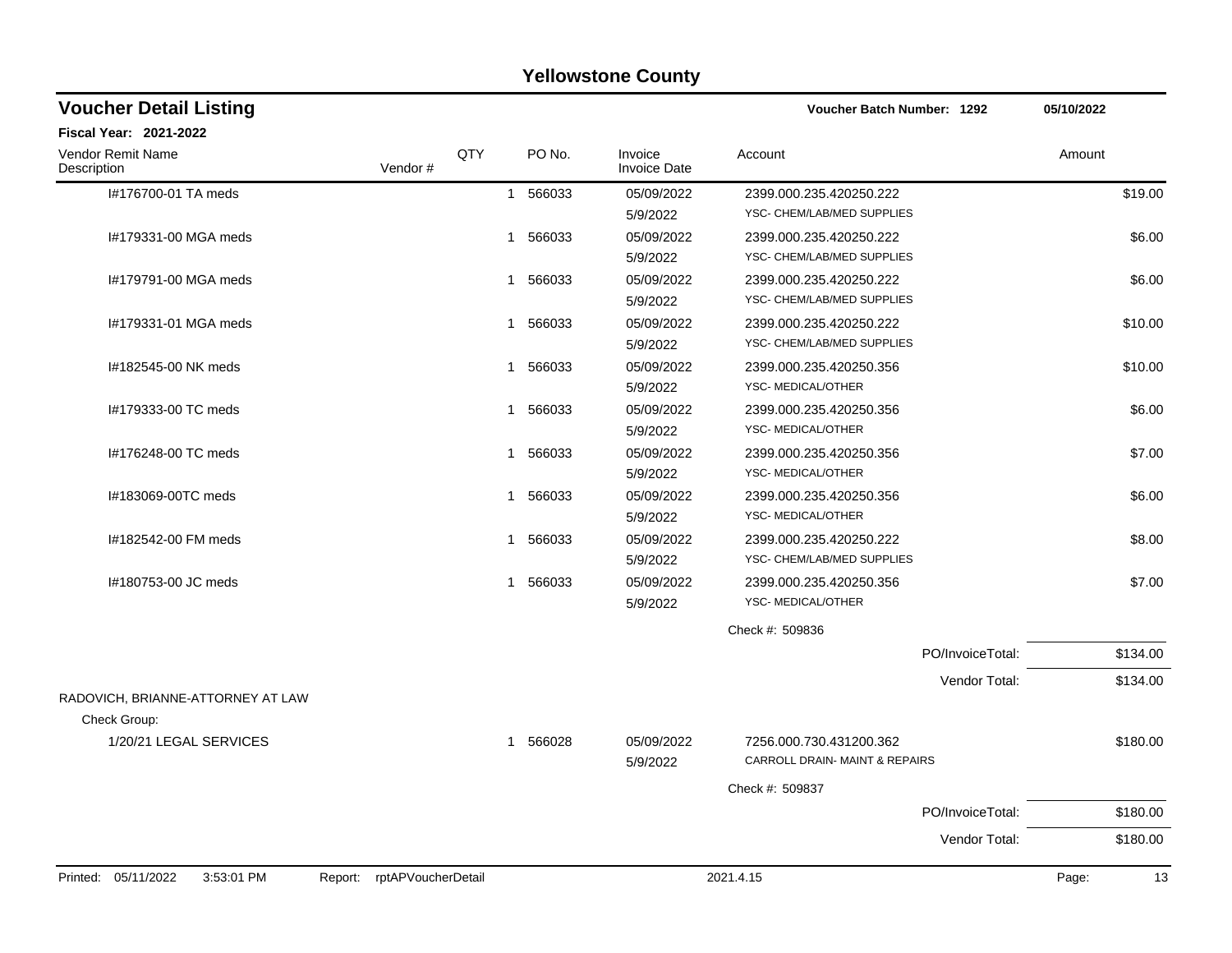| <b>Voucher Detail Listing</b>                                                                           |         |              |                        |                         | <b>Voucher Batch Number: 1292</b>                         | 05/10/2022 |
|---------------------------------------------------------------------------------------------------------|---------|--------------|------------------------|-------------------------|-----------------------------------------------------------|------------|
| <b>Fiscal Year: 2021-2022</b>                                                                           |         |              |                        |                         |                                                           |            |
| Vendor Remit Name<br>Description                                                                        | Vendor# | QTY          | PO No.                 | Invoice<br>Invoice Date | Account                                                   | Amount     |
| SELBY'S ESSCO                                                                                           | 005580  |              |                        |                         |                                                           |            |
| Check Group:                                                                                            |         |              |                        |                         |                                                           |            |
| I#630888-000 Cyan Ink for plotter 5/9/22                                                                |         |              | 1 566045               | 05/09/2022<br>5/9/2022  | 6040.000.400.500300.220<br><b>GIS- OPERATING SUPPLIES</b> | \$81.94    |
| I#630888-000 Magenta Ink for Plotter 5/9/22                                                             |         |              | 1 566045               | 05/09/2022<br>5/9/2022  | 6040.000.400.500300.220<br><b>GIS- OPERATING SUPPLIES</b> | \$81.94    |
| I#630888-000 Black Ink for Plotter 5/9/22                                                               |         | $\mathbf{1}$ | 566045                 | 05/09/2022<br>5/9/2022  | 6040.000.400.500300.220<br><b>GIS- OPERATING SUPPLIES</b> | \$81.94    |
| 1#630888-000 Matte Black Ink for Plotter 5/9/22                                                         |         |              | 566045<br>$\mathbf{1}$ | 05/09/2022<br>5/9/2022  | 6040.000.400.500300.220<br><b>GIS- OPERATING SUPPLIES</b> | \$81.94    |
|                                                                                                         |         |              |                        |                         | Check #: 509838                                           |            |
|                                                                                                         |         |              |                        |                         | PO/InvoiceTotal:                                          | \$327.76   |
|                                                                                                         |         |              |                        |                         | Vendor Total:                                             | \$327.76   |
| SHAULES, JIM                                                                                            |         |              |                        |                         |                                                           |            |
| Check Group:                                                                                            |         |              |                        |                         |                                                           |            |
| CEMETARY MAINT APR 2022                                                                                 |         | 1            | 566031                 | 05/09/2022<br>5/9/2022  | 7303.000.727.430900.362<br>SHEPHERD CEM- MAINT & REPAIRS  | \$480.00   |
| CREMAINS BURIAL-HINKLE 4/7/22                                                                           |         | 1            | 566031                 | 05/09/2022<br>5/9/2022  | 7303.000.727.430900.362<br>SHEPHERD CEM- MAINT & REPAIRS  | \$150.00   |
|                                                                                                         |         |              |                        |                         | Check #: 509839                                           |            |
|                                                                                                         |         |              |                        |                         | PO/InvoiceTotal:                                          | \$630.00   |
|                                                                                                         |         |              |                        |                         | Vendor Total:                                             | \$630.00   |
| ST OF MT MISC TAX DIV                                                                                   | 011099  |              |                        |                         |                                                           |            |
| Check Group:                                                                                            |         |              |                        |                         |                                                           |            |
| I#1 HARDRIVES CONSTRUCTION INC 2022 RSID CHIP<br>SEAL 1% CONTRACTORS TAX RSID 574M CRACK<br><b>SEAL</b> |         |              | 1 565934               | 5/6/22                  | 2542.000.000.430200.362                                   | \$132.71   |
|                                                                                                         |         |              |                        | 5/6/2022                | RSID 574 ROAD MAINT & REPAIRS                             |            |
| 1#1 1% CONTRACTORS TAX RSID 664M                                                                        |         |              | 1 565934               | 5/6/22<br>5/6/2022      | 2585.000.000.430200.362<br>RSID 664M ROAD MAINT & REPAIRS | \$27.58    |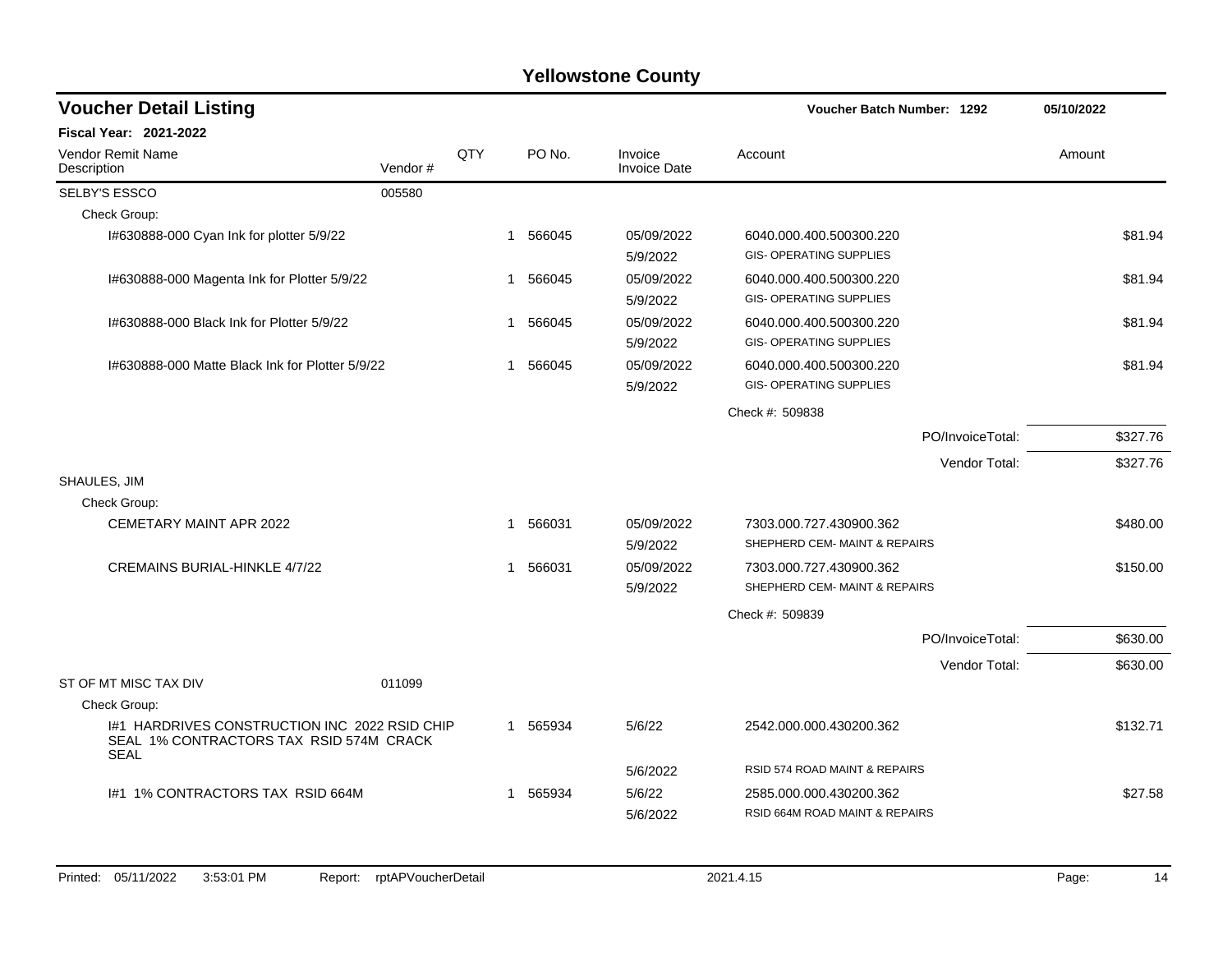| <b>Yellowstone County</b>                                 |         |     |                        |                                |                                                                                   |                  |            |  |  |
|-----------------------------------------------------------|---------|-----|------------------------|--------------------------------|-----------------------------------------------------------------------------------|------------------|------------|--|--|
| <b>Voucher Detail Listing</b>                             |         |     |                        |                                | <b>Voucher Batch Number: 1292</b>                                                 |                  | 05/10/2022 |  |  |
| Fiscal Year: 2021-2022                                    |         |     |                        |                                |                                                                                   |                  |            |  |  |
| Vendor Remit Name<br>Description                          | Vendor# | QTY | PO No.                 | Invoice<br><b>Invoice Date</b> | Account                                                                           |                  | Amount     |  |  |
| 1#1 1% CONTRACTORS TAX RSID 678M                          |         |     | 565934<br>$\mathbf{1}$ | 5/6/22<br>5/6/2022             | 2600.000.000.430200.362<br>RSID 678M ROAD MAINT & REPAIRS                         |                  | \$24.46    |  |  |
| 1#1 1% CONTRACTORS TAX RSID 701M                          |         |     | 565934<br>$\mathbf{1}$ | 5/6/22<br>5/6/2022             | 2623.000.000.430200.362<br>RSID 701M ROAD MAINT & REPAIRS                         |                  | \$37.53    |  |  |
| 1#1 1% CONTRACTORS TAX RSID 742M                          |         |     | 1 565934               | 5/6/22<br>5/6/2022             | 2664.000.000.430200.362<br>RSID 742M ROAD MAINT & REPAIRS                         |                  | \$33.67    |  |  |
| 1#1 1% CONTRACTORS TAX RSID 757M                          |         |     | 1 565934               | 5/6/22<br>5/6/2022             | 2679.000.000.430200.362<br>RSID 757M ROAD MAINT & REPAIRS                         |                  | \$27.49    |  |  |
| 1#1 1% CONTRACTORS TAX RSIC 811M                          |         |     | 1 565934               | 5/6/22<br>5/6/2022             | 2699.811.000.430200.362<br>811M SPRING MEADOWS SUB ROAD MAINT &<br><b>REPAIRS</b> |                  | \$16.06    |  |  |
|                                                           |         |     |                        |                                | Check #: 509840                                                                   |                  |            |  |  |
|                                                           |         |     |                        |                                |                                                                                   | PO/InvoiceTotal: | \$299.50   |  |  |
| STERLING COMPUTERS CORPORATION                            |         |     |                        |                                |                                                                                   | Vendor Total:    | \$299.50   |  |  |
| Check Group:                                              |         |     |                        |                                |                                                                                   |                  |            |  |  |
| I#0121868 Dell 27" P2722H Monitors;                       |         |     | 566040<br>6            | 05/09/2022<br>5/9/2022         | 2301.000.122.411100.210<br>ATTORNEY- OFFICE SUPPLIES                              |                  | \$1,830.00 |  |  |
|                                                           |         |     |                        |                                | Check #: 509841                                                                   |                  |            |  |  |
|                                                           |         |     |                        |                                |                                                                                   | PO/InvoiceTotal: | \$1,830.00 |  |  |
| TRUGREEN/CHEMLAWN                                         | 002220  |     |                        |                                |                                                                                   | Vendor Total:    | \$1,830.00 |  |  |
| Check Group:<br>I#1149052 A#47790 Spring lawn application |         |     | 1 566014               | 05/09/2022<br>5/9/2022         | 2399.000.235.420250.360<br>YSC- REPAIRS & MAINT SERVICE                           |                  | \$130.00   |  |  |
|                                                           |         |     |                        |                                | Check #: 509842                                                                   |                  |            |  |  |
|                                                           |         |     |                        |                                |                                                                                   | PO/InvoiceTotal: | \$130.00   |  |  |
| <b>UPS</b>                                                |         |     |                        |                                |                                                                                   | Vendor Total:    | \$130.00   |  |  |
| Check Group:                                              | 046530  |     |                        |                                |                                                                                   |                  |            |  |  |

Printed: 05/11/2022 3:53:01 PM Report: rptAPVoucherDetail 2021.4.15 2021.4.15 Page: 15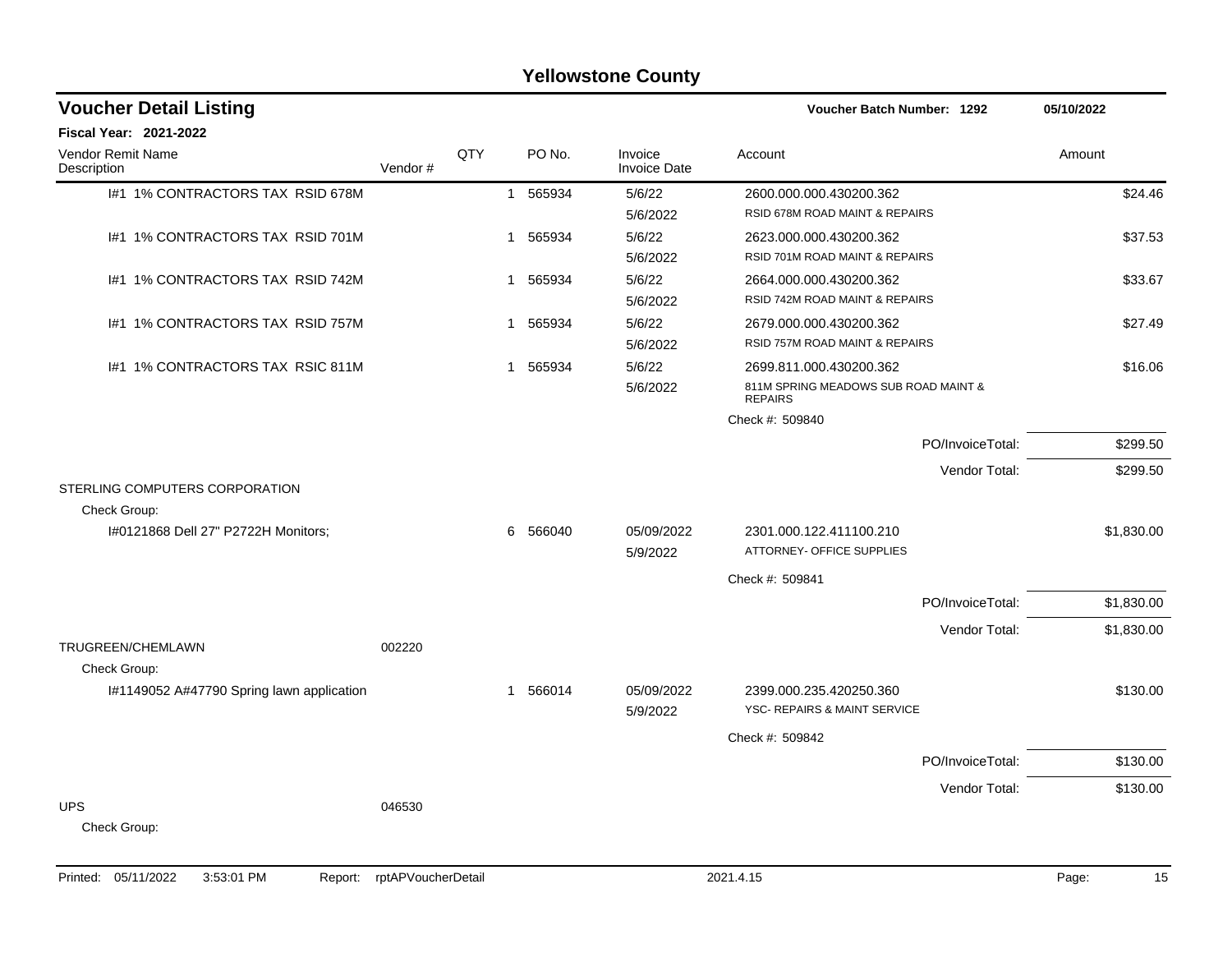| <b>Voucher Detail Listing</b>                |                            |     |                |          |                                | <b>Voucher Batch Number: 1292</b>                                |                  | 05/10/2022  |
|----------------------------------------------|----------------------------|-----|----------------|----------|--------------------------------|------------------------------------------------------------------|------------------|-------------|
| Fiscal Year: 2021-2022                       |                            |     |                |          |                                |                                                                  |                  |             |
| Vendor Remit Name<br>Description             | Vendor#                    | QTY |                | PO No.   | Invoice<br><b>Invoice Date</b> | Account                                                          |                  | Amount      |
| I#19526Y172 POSTAGE 4/22/22                  |                            |     | $\overline{1}$ | 566042   | 05/09/2022<br>5/9/2022         | 1000.000.199.411800.311<br>MISC-POSTAGE                          |                  | \$20.48     |
|                                              |                            |     |                |          |                                | Check #: 509843                                                  |                  |             |
|                                              |                            |     |                |          |                                |                                                                  | PO/InvoiceTotal: | \$20.48     |
|                                              |                            |     |                |          |                                |                                                                  | Vendor Total:    | \$20.48     |
| US FOODS INC                                 | 002926                     |     |                |          |                                |                                                                  |                  |             |
| Check Group:                                 |                            |     | $\mathbf{1}$   | 566010   | 05/09/2022                     | 2399.000.235.420250.224                                          |                  | \$215.75    |
| I#3906894 A#94194115 Janitorial supplies     |                            |     |                |          | 5/9/2022                       | YSC- JANITORIAL SUPPLIES                                         |                  |             |
| I#3906894 A#94194115 Food supplies           |                            |     | 1              | 566010   | 05/09/2022<br>5/9/2022         | 2399.000.235.420250.221<br>YSC- FOOD SUPPLIES                    |                  | \$27.79     |
| I#3906894 A#94194115 Food                    |                            |     | -1             | 566010   | 05/09/2022<br>5/9/2022         | 2399.000.235.420250.223<br>YSC-FOOD                              |                  | \$1,721.17  |
| I#3906895 A#94194115 Food                    |                            |     | -1             | 566010   | 05/09/2022<br>5/9/2022         | 2399.000.235.420250.223<br>YSC-FOOD                              |                  | \$180.53    |
|                                              |                            |     |                |          |                                | Check #: 509844                                                  |                  |             |
|                                              |                            |     |                |          |                                |                                                                  | PO/InvoiceTotal: | \$2,145.24  |
|                                              |                            |     |                |          |                                |                                                                  | Vendor Total:    | \$2,145.24  |
| US POST OFFICE<br>Check Group:               | 034503                     |     |                |          |                                |                                                                  |                  |             |
| FIRST CLASS PRESORT AND USPS MARKETING MAIL  |                            |     |                | 1 566043 | 05/09/2022                     | 1000.000.199.411800.311                                          |                  | \$530.00    |
| <b>PERMITS 4/20/22</b>                       |                            |     |                |          | 5/9/2022                       | MISC- POSTAGE                                                    |                  |             |
|                                              |                            |     |                |          |                                | Check #: 509845                                                  |                  |             |
|                                              |                            |     |                |          |                                |                                                                  | PO/InvoiceTotal: | \$530.00    |
|                                              |                            |     |                |          |                                |                                                                  | Vendor Total:    | \$530.00    |
| <b>VENUE SOLUTIONS GROUP</b><br>Check Group: |                            |     |                |          |                                |                                                                  |                  |             |
| 1#2564 EVAL ASSESMENT METRAPARK MGMT 5/3/22  |                            |     |                | 1 566035 | 05/09/2022<br>5/9/2022         | 5810.000.551.460442.398<br>METRA ADMIN-VARIABLE CONTRACT SRVICES |                  | \$2,375.00  |
|                                              |                            |     |                |          |                                | Check #: 509846                                                  |                  |             |
| Printed: 05/11/2022<br>3:53:01 PM            | Report: rptAPVoucherDetail |     |                |          |                                | 2021.4.15                                                        |                  | 16<br>Page: |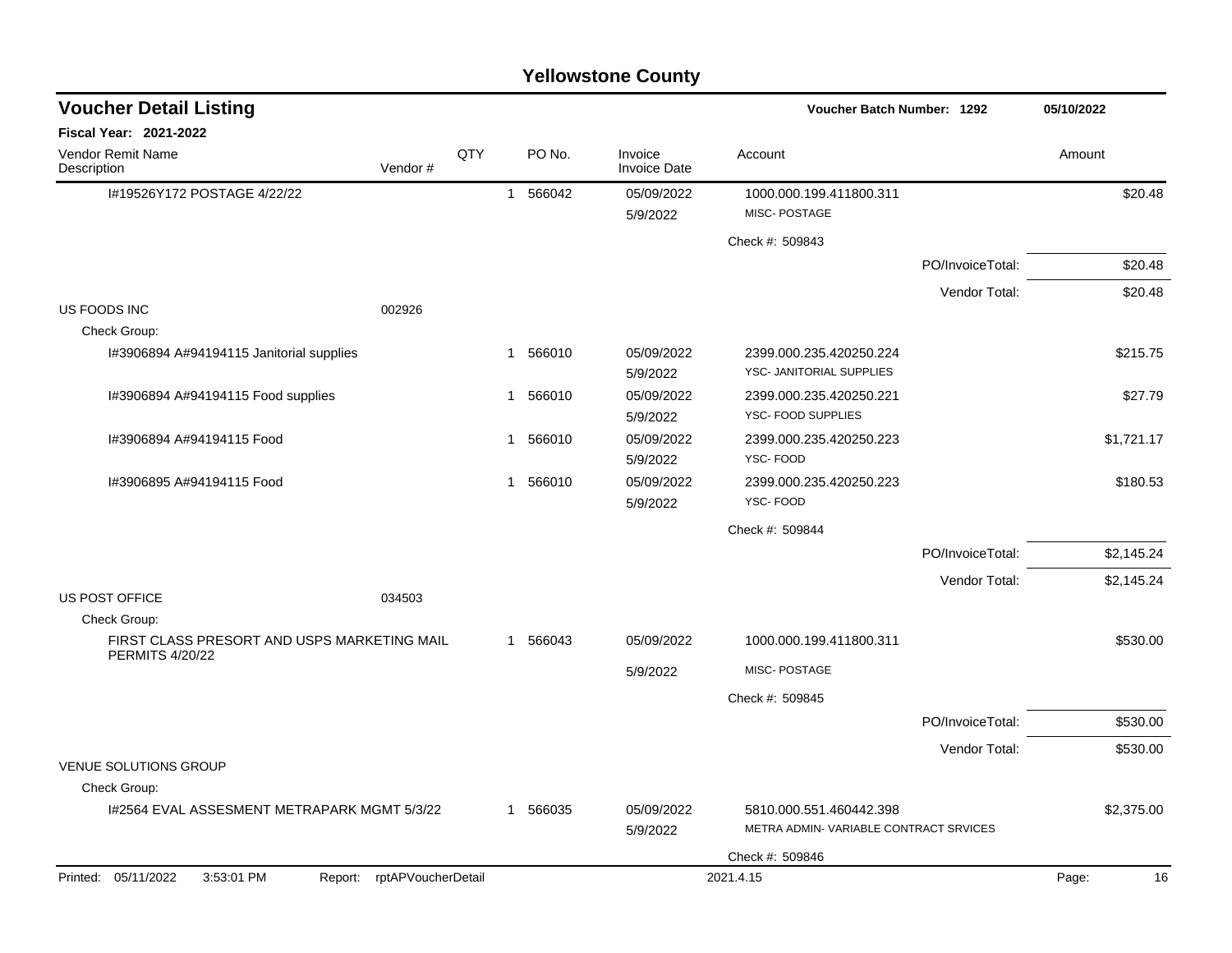| <b>Voucher Detail Listing</b>                |                    |     |           |                                | Voucher Batch Number: 1292                                                              | 05/10/2022  |
|----------------------------------------------|--------------------|-----|-----------|--------------------------------|-----------------------------------------------------------------------------------------|-------------|
| <b>Fiscal Year: 2021-2022</b>                |                    |     |           |                                |                                                                                         |             |
| Vendor Remit Name<br>Description             | Vendor#            | QTY | PO No.    | Invoice<br><b>Invoice Date</b> | Account                                                                                 | Amount      |
|                                              |                    |     |           |                                | PO/InvoiceTotal:                                                                        | \$2,375.00  |
|                                              |                    |     |           |                                | Vendor Total:                                                                           | \$2,375.00  |
| <b>VICTORY SUPPLY INC</b>                    |                    |     |           |                                |                                                                                         |             |
| Check Group:                                 |                    |     |           |                                |                                                                                         |             |
| I#0064307 SOCKS ORG SZ 10-13 5/2/22          |                    |     | 20 566032 | 05/09/2022<br>5/9/2022         | 2300.000.136.420200.226<br>DETENTION- CLOTHING & UNIFORMS                               | \$159.00    |
|                                              |                    |     |           |                                | Check #: 509847                                                                         |             |
|                                              |                    |     |           |                                | PO/InvoiceTotal:                                                                        | \$159.00    |
|                                              |                    |     |           |                                | Vendor Total:                                                                           | \$159.00    |
| <b>WORDEN FIRE &amp; AMBULANCE</b>           | 037620             |     |           |                                |                                                                                         |             |
| Check Group:                                 |                    |     |           |                                |                                                                                         |             |
| <b>OPERATING EXPENSES 1ST QTR 2022</b>       |                    |     | 1 566037  | 05/09/2022<br>5/9/2022         | 7219.000.000.021210.000<br>HUNTLEY FIRE SERVICE AREA DUE TO SPECIAL<br><b>DISTRICTS</b> | \$19,354.67 |
|                                              |                    |     |           |                                | Check #: 509848                                                                         |             |
|                                              |                    |     |           |                                | PO/InvoiceTotal:                                                                        | \$19,354.67 |
|                                              |                    |     |           |                                | Vendor Total:                                                                           | \$19,354.67 |
| YELLOWSTONE COUNTY NEWS<br>Check Group:      | 006690             |     |           |                                |                                                                                         |             |
| 1#117115 RES ZONE CHANGE 707 4/29/22         |                    |     | 1 566016  | 05/09/2022<br>5/9/2022         | 1000.000.199.411800.337<br>MISC- PUBLICITY/ADVERTISING                                  | \$25.00     |
| 1#117117 PH COMP BOARD 4/29/22               |                    |     | 1 566016  | 05/09/2022<br>5/9/2022         | 1000.000.199.411800.337<br>MISC- PUBLICITY/ADVERTISING                                  | \$37.50     |
| I#117116 RFP TICKETING AGENTS                |                    |     | 1 566016  | 05/09/2022<br>5/9/2022         | 5810.000.551.460442.337<br>METRA ADMIN- PUBLICITY/ADVERTISING                           | \$50.00     |
|                                              |                    |     |           |                                | Check #: 509849                                                                         |             |
|                                              |                    |     |           |                                | PO/InvoiceTotal:                                                                        | \$112.50    |
|                                              |                    |     |           |                                | Vendor Total:                                                                           | \$112.50    |
| YELLOWSTONE VALLEY ELECTRIC<br>Check Group:  | 006770             |     |           |                                |                                                                                         |             |
| Printed: 05/11/2022<br>3:53:01 PM<br>Report: | rptAPVoucherDetail |     |           |                                | 2021.4.15                                                                               | 17<br>Page: |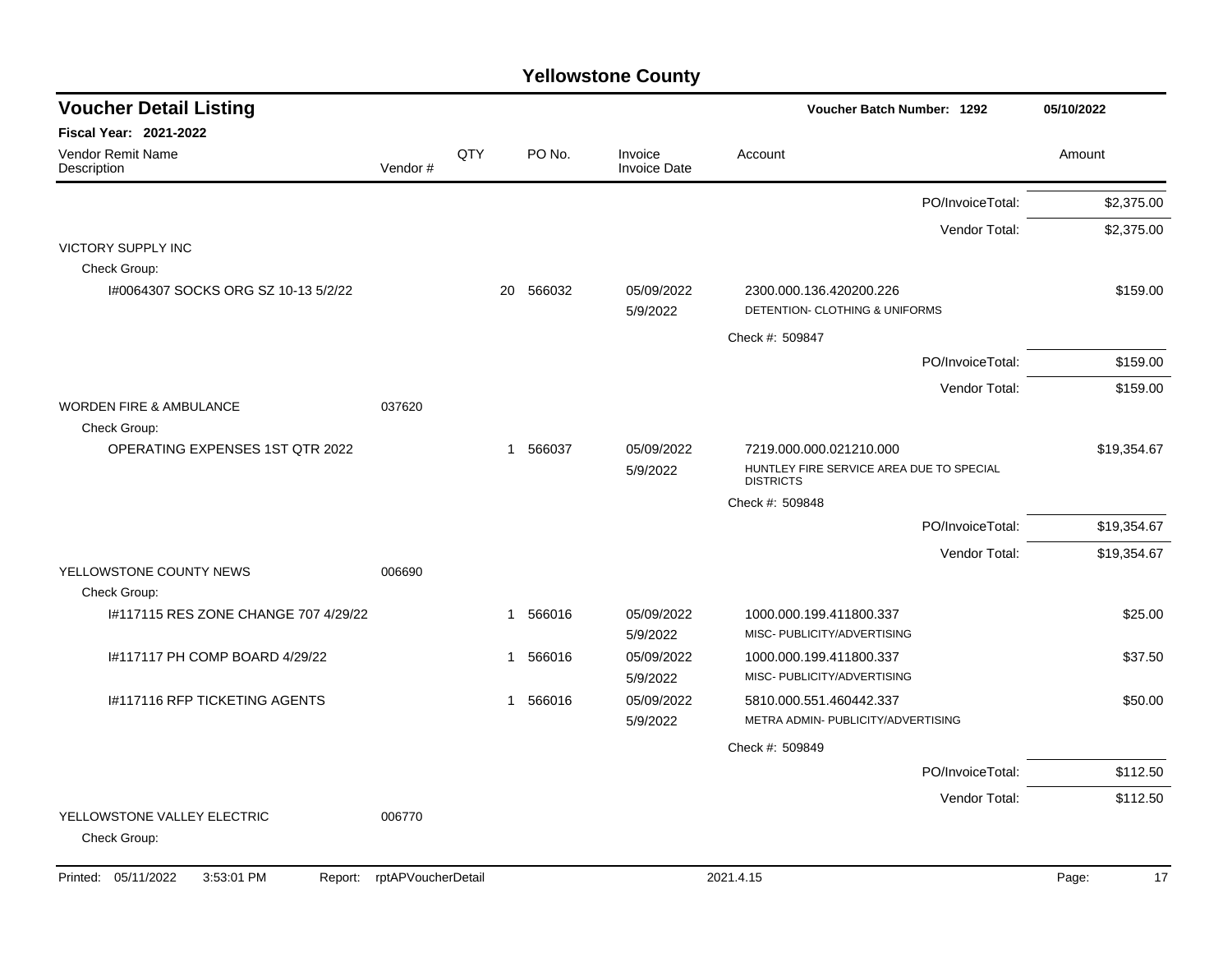| QTY<br>Vendor# | 1 | PO No.<br>1 566017<br>566017 | Invoice<br><b>Invoice Date</b><br>05/09/2022<br>5/9/2022<br>05/09/2022                           | Account<br>2275.000.423.430264.340<br>LOCKWOOD PED- UTILITIES           | Amount<br>\$80.50 |
|----------------|---|------------------------------|--------------------------------------------------------------------------------------------------|-------------------------------------------------------------------------|-------------------|
|                |   |                              |                                                                                                  |                                                                         |                   |
|                |   |                              |                                                                                                  |                                                                         |                   |
|                |   |                              |                                                                                                  |                                                                         |                   |
|                |   |                              | 5/9/2022                                                                                         | 2544.000.000.430260.362<br>RSID 577 LIGHTING MAINT & REPAIRS            | \$162.00          |
|                | 1 | 566017                       | 05/09/2022<br>5/9/2022                                                                           | 2522.000.000.430260.362<br><b>RSID 519 LIGHTING MAINT &amp; REPAIRS</b> | \$312.00          |
|                | 1 |                              | 05/09/2022<br>5/9/2022                                                                           | 2562.000.000.430260.362<br>RSID 641L LIGHTING MAINT & REPAIRS           | \$183.33          |
|                | 1 |                              | 05/09/2022<br>5/9/2022                                                                           | 2544.000.000.430260.362<br>RSID 577 LIGHTING MAINT & REPAIRS            | (\$11.75)         |
|                |   |                              | 05/09/2022<br>5/9/2022                                                                           | 2522.000.000.430260.362<br>RSID 519 LIGHTING MAINT & REPAIRS            | (\$23.10)         |
|                |   |                              | 05/09/2022<br>5/9/2022                                                                           | 2562.000.000.430260.362<br>RSID 641L LIGHTING MAINT & REPAIRS           | (\$6.27)          |
|                |   |                              |                                                                                                  | Check #: 509850                                                         |                   |
|                |   |                              |                                                                                                  | PO/InvoiceTotal:                                                        | \$696.71          |
|                |   |                              |                                                                                                  |                                                                         |                   |
|                |   |                              | 5/09/2022<br>5/9/2022                                                                            | 2691.000.000.460430.362<br>RSID 771M PARK MAINT & REPAIRS               | \$19.67           |
|                |   |                              | 5/09/2022<br>5/9/2022                                                                            | 2623.000.000.460430.362<br>RSID 701M PARKS MAINT & REPAIRS              | \$19.00           |
|                |   |                              |                                                                                                  | Check #: 509850                                                         |                   |
|                |   |                              |                                                                                                  | PO/InvoiceTotal:                                                        | \$38.67           |
|                |   |                              |                                                                                                  |                                                                         |                   |
|                |   |                              | 5/09/2022<br>5/9/2022                                                                            | 7302.000.726.430900.362<br>HUNTLEY PROJ CEM- MAINT & REPAIRS            | \$75.19           |
|                |   |                              | 5/09/2022<br>5/9/2022                                                                            | 7302.000.726.430900.362<br>HUNTLEY PROJ CEM- MAINT & REPAIRS            | (\$22.48)         |
|                | 1 |                              | 5/09/2022<br>5/9/2022                                                                            | 7302.000.726.430900.362<br>HUNTLEY PROJ CEM- MAINT & REPAIRS            | \$20.35           |
|                |   |                              | 566017<br>566017<br>1 566017<br>1 566017<br>1 566018<br>1 566018<br>1 566019<br>566019<br>566019 |                                                                         |                   |

Printed: 05/11/2022 3:53:01 PM Report: rptAPVoucherDetail 2021.4.15 2021.4.15 Page: 18